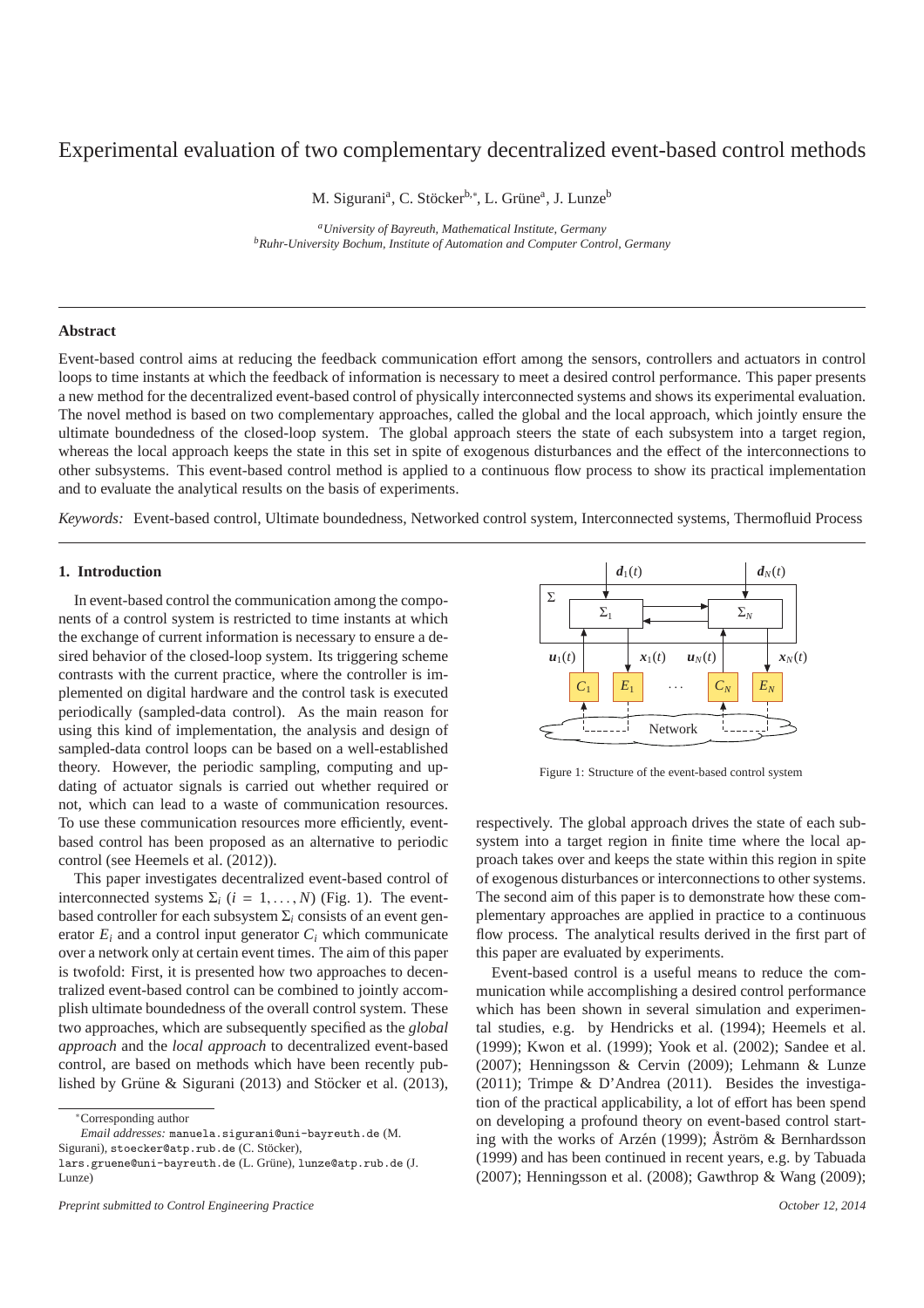Lunze & Lehmann (2010); Yu & Antsaklis (2011); Donkers & Heemels (2012); Wang & Lemmon (2012); Molin & Hirche (2013). Most of the literature on event-based control is concerned with stabilization. The problem of rendering the system asymptotically or exponentially stable using event-based feedback has been studied, among others, by Tabuada (2007); Mazo & Tabuada (2010); De Persis et al. (2011); Garcia & Antsaklis (2011); Wang & Lemmon (2012). Except for the works of Wang & Lemmon (2011a) and Stöcker & Lunze (2013), the price for asymptotic stability is usually a more frequent communication the closer the state converges to the desired target point. Moreover, the event-based control approaches which achieve asymptotic stability do not tolerate model uncertainties or exogenous disturbances.

From a practical perspective it is more preferable to steer the system state into a target region, rather than a point, and maintain it there, which is known in literature as *ultimate boundedness* (see e.g. Khalil (2002)). Event-based control approaches which aim at this property have been presented by Lunze & Lehmann (2010); Grüne et al. (2010); Lehmann (2011); Tallapragada & Chopra (2011); Wang & Lemmon (2011b); Donkers & Heemels (2012). According to the definition of ultimate boundedness the state must enter the target set within some finite time *T* and remain there for all  $t \geq T$ . However, in none of the publications that study ultimate boundedness of event-based control systems (Grüne et al. (2010); Lehmann (2011); Tallapragada & Chopra (2011)), the time *T* (or a bound on it) is derived. In contrast, this paper gives an upper bound on the time *T* in which the state attains the target set.

While early works on event-based control have been mainly focused on single-loop systems, some recent publications deal with decentralized control (Mazo & Tabuada (2010); Stöcker et al. (2013); Garcia & Antsaklis (2012)) or distributed control (Wang & Lemmon (2011b); De Persis et al. (2011)). In the existing literature the plant is considered to be exclusively described by either nonlinear dynamics (Tabuada (2007); Mazo  $&$  Tabuada (2010); De Persis et al. (2011); Stöcker  $&$  Lunze (2011); Wang & Lemmon (2012) Grüne & Müller (2009)) or by linear dynamics (Lunze & Lehmann (2010); Donkers & Heemels (2012)). The approach presented in this paper uses both a nonlinear model for the global approach and a linearized model for the local approach. In this way, this paper follows an idea that has been published by Grüne et al.  $(2010)$  for singleloop systems and extends it to decentralized control. Based on the separation of the control problem (ultimate boundedness of the closed-loop system) into two problems, namely

- 1. steering the state from an initial state into a target region and
- 2. keeping the state in the target region in spite of exogenous disturbances or interconnections with other subsystems,

the global and the local approach are tailored to the respective task. The combination of both approaches leads to a new method for the decentralized stabilization and disturbance attenuation of interconnected systems. Although the global and the local approach use different models (nonlinear vs. linear)

and follow different ideas (stabilization vs. disturbance attenuation), they are similar in the sense that event-based controllers are designed for the isolated subsystems and their robustness with respect to the interactions of the subsystems are proved by small-gain theorems. The main contribution of this paper is the experimental evaluation of the combination of the global and the local event-based control approach on a thermofluid process that is realized in bench scale using standard industrial components.

*Outline of the paper.* The general control problem is formally stated in Sec. 2. The global approach and the local approach are explained in Sections 3 and 4, respectively. The combination of both control methods is described in Sec. 5. Sections 6 introduces the continuous flow process, explains the implementation of the decentralized event-based controllers and discusses the main differences between the theoretical foundation and the practical realization. The experimental results are presented in Sec. 7

*Notation.*  $\mathbb{R}$  and  $\mathbb{R}_+$  denote the set of real numbers and nonnegative real numbers, respectively, and  $\overline{B}_1(0)$  denotes the closed unit ball. For a scalar *s*, |*s*| denotes the absolute value. For a vector  $v \in \mathbb{R}^n$  or a matrix  $M \in \mathbb{R}^{m \times n}$  the |·|-operator applies to every element. A comparison between two vectors  $v, \tilde{v} \in \mathbb{R}^n$  holds element-wise, like  $v \leq \tilde{v}$  amounts to  $v_i \leq \tilde{v}_i$  for all  $i = 1, \ldots, n$ , where  $v_i$  and  $\tilde{v}_i$  denote the *i*th element of the vectors  $v$  and  $\tilde{v}$ , respectively. For a real square matrix  $M \in \mathbb{R}^{n \times n}$ ,  $\lambda_{P}(M)$  denotes its Perron root (largest eigenvalue of  $M$ ). A block diagonal matrix with the matrices  $A_i$  for  $i = 1, ..., N$  on the main diagonal is represented by  $A = \text{diag}(A_i)$ . For a signal  $x : \mathbb{R}_+ \to \mathbb{R}^n$ , the limit from above at time  $t \in \mathbb{R}_+$  is denoted by  $x(t^+) = \lim_{s \downarrow t} x(s)$ . We introduce the following sets of comparison functions:  $\mathcal{K} = \{ \gamma :$  $\mathbb{R}_+ \to \mathbb{R}_+$  |  $\gamma$  is continuous, strictly increasing, and  $\gamma(0) = 0$ ,  $\mathcal{K}_{\infty} = \{ \gamma \in \mathcal{K} \mid \gamma \text{ is unbounded} \}$  and  $\mathcal{K} \mathcal{L} = \{ \beta : \mathbb{R}_+ \times \mathbb{R}_+ \to \mathbb{R} \}$  $\mathbb{R}_+ | \beta(s,t)$  is continuous,  $\beta(\cdot,t) \in \mathcal{K}$  and for each fixed  $s \geq 0$ the function  $\beta(s, t)$  is decreasing to zero as  $t \to \infty$ .

# **2. Problem formulation**

### *2.1. Structure of the event-based control system*

This paper investigates decentralized event-based control of physically interconnected systems. The considered structure of the event-based control system is illustrated in Fig. 1. The overall plant  $\Sigma$  is composed of  $N$  physically interconnected subsystems  $\Sigma_i$ ,  $(i = 1, ..., N)$ . The subsystem  $\Sigma_i$  is controlled by an event-based controller consisting of the control input generator  $C_i$  and the event generator  $E_i$ .

- The event generator  $E_i$  determines the event times  $t_k$ , at which a feedback communication is invoked, based on locally available information only and
- $\bullet$  the control input generator  $C_i$  produces the control input for subsystem  $\Sigma_i$  using only information received at the event times from the event generator *E<sup>i</sup>* .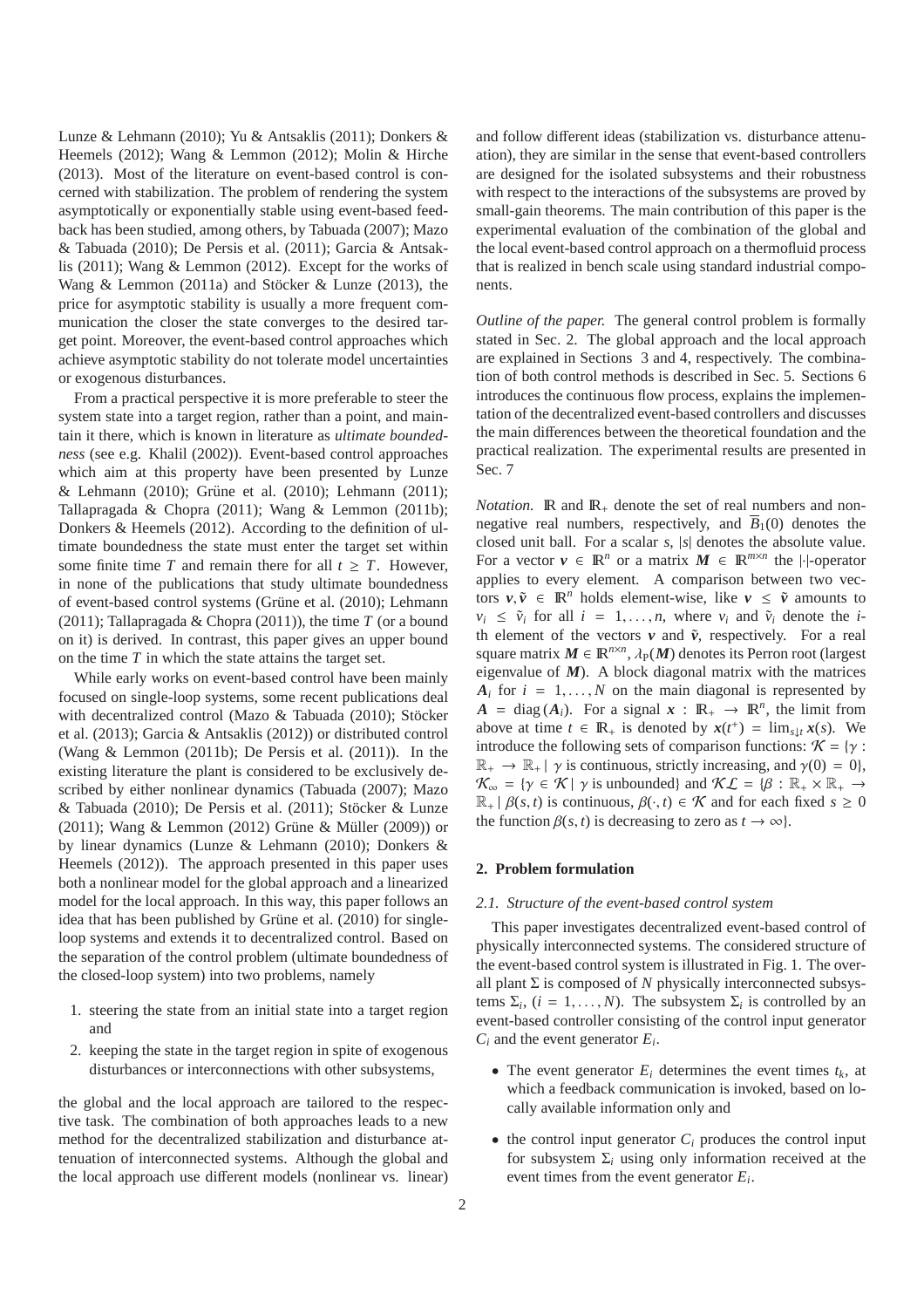The dashed lines in Fig. 1 represent a feedback communication from  $E_i$  to  $C_i$  that occurs at the event times  $t_k$  only, whereas the solid lines represent continuous information links. In this paper, the information transmission over the communication network is assumed to occur instantaneously and without delays or packet losses.

### *2.2. Plant model*

The overall plant is composed of *N* subsystems and is described by the nonlinear state-space model

$$
\Sigma: \begin{cases} \dot{x}_1(t) = h_1(x_1(t), \dots, x_N(t), u_1(t), d_1(t)) \\ \vdots \\ \dot{x}_N(t) = h_N(x_1(t), \dots, x_N(t), u_N(t), d_N(t)) \end{cases} (1)
$$

with initial conditions  $x_i(0) = x_{0i}$  for all  $i \in \mathcal{N} := \{1, \ldots, N\}.$ In (1),  $x_i \in \mathcal{X}_i \subset \mathbb{R}^{n_i}$ ,  $u_i \in \mathcal{U}_i \subset \mathbb{R}^{m_i}$  and  $d_i \in \mathcal{D}_i \subset \mathbb{R}^{w_i}$  are the state, the control input and the disturbance of the *i*-th subsystem denoted by  $\Sigma_i$ . In the following,

$$
\mathcal{D}_i := \left\{ \boldsymbol{d}_i \in \mathbb{R}^{w_i} \mid |\boldsymbol{d}_i| \leq \bar{\boldsymbol{d}}_i \right\} \tag{2}
$$

holds, where the vector  $\bar{d}_i$  element-wise denotes the maximum magnitude of the disturbance vector  $d_i(t)$ . The state, the control input and the disturbance of the overall plant  $\Sigma$  are represented by

$$
\mathbf{x}(t) = (\mathbf{x}_1^\top(t), \dots, \mathbf{x}_N^\top(t))^\top
$$
  

$$
\mathbf{u}(t) = (\mathbf{u}_1^\top(t), \dots, \mathbf{u}_N^\top(t))^\top
$$
  

$$
\mathbf{d}(t) = (\mathbf{d}_1^\top(t), \dots, \mathbf{d}_N^\top(t))^\top.
$$

The full state space, set of controls and set of disturbances are denoted by  $X = X_1 \times ... \times X_N$ ,  $\mathcal{U} = \mathcal{U}_1 \times ... \times \mathcal{U}_N$  and  $\mathcal{D} =$  $\mathcal{D}_1 \times \ldots \times \mathcal{D}_N$ , respectively. Moreover, the set  $\mathcal{X}_i$  is assumed to be compact for each  $i \in \mathcal{N}$ .

#### *2.3. Control aim*

The control aim is formulated in terms of ultimate boundedness:

**Definition 1 (Ultimate boundedness, Khalil (2002)).** *The solution*  $\mathbf{x}(t)$  *of* (1) *is called ultimately bounded* (*UB*) *to the set*  $\mathcal{A}$ *if for each initial condition*  $x_0 \in X$  *there exists a time*  $T(x_0) > 0$ *such that*

$$
\mathbf{x}(t) \in \mathcal{A}, \quad \forall \ t \ge T(\mathbf{x}_0) \tag{3}
$$

*holds for all admissible disturbances*  $d(t) \in \mathcal{D}$ . The system (1) *is said to be ultimately bounded if its state x*(*t*) *is UB.*

Consider that the system  $\Sigma$  as in (1) and a target set  $\mathcal{A}$  =  $\mathcal{A}_1 \times \ldots \times \mathcal{A}_N$  are given, where  $\mathcal{A}_i \subset \mathcal{X}_i$  denotes the target set for the subsystem  $\Sigma_i$ . The aim of the first part of this paper is to develop a method for the design of decentralized eventbased state-feedback controllers  $K_i: X_i \to U_i$  that render the closed-loop system ultimately bounded to the set  $A$ .

#### *2.4. A global and a local approach*

The proposed event-based control approach follows an idea that has been presented by Grüne et al.  $(2010)$  for single-loop event-based control systems. As illustrated in Fig. 2, the problem of finding the decentralized event-based controllers  $K_i$  that render the closed-loop system ultimately bounded is subdivided into a global problem and a local problem, which are solved by two complementary approaches:

- 1. The *global event-based control approach* drives the state  $x_i(t)$  of each subsystem  $\Sigma_i$  from the initial state  $x_{0i}$  into the target set  $\mathcal{A}_i$ , while taking possible constraints on the states or on the control inputs into account.
- 2. The *local event-based control approach* makes the set A*<sup>i</sup>* for each  $\Sigma_i$  robustly positive invariant, i.e., once the state  $x_i(t)$  enters  $\mathcal{A}_i$  it is kept within this set in spite of exogenous disturbances  $d_i(t)$  and interconnections to other subsystems.



Figure 2: The global and the local problem

*Global approach – Nonlinear control.* Section 3 proposes an optimization-based method for the design of a decentralized event-based controller which accomplishes the transition of the state  $x(t)$  from the initial state  $x_0$  to the target set A. For the purpose of designing the event-based state-feedback law, this approach uses a nonlinear discrete-time model, obtained by discretizing the plant model given in Eq. (1). For evaluating the control law only quantized information  $[x_i(t)]$  about the state  $x_i(t)$  is applied. The quantization coarsely partitions the state space  $X_i$  into a grid of boxes in each of which the control input  $u_i(t)$  is held constant. The event-based character of the controller lies in updating the control input  $u_i(t)$  only after the state  $x_i(t)$  has crossed the boundary of a box, which is detected by the event generator  $E_i$ . The control input generator  $C_i$  is realized as a look-up table that can be computed offline.

*Local approach – Linear control.* For the local approach, the target set  $A$  is considered as a bounded surrounding of the operating point  $\bar{x}$  in which the system  $\Sigma$  is described by a linearized model with sufficient accuracy. The linear model that is used for the controller design is obtained from the plant model (1) by means of linearization. The control input generator  $C_i$  determines the signal  $u_i(t)$  using a linear model  $\Sigma_{si}$  of the subsystem  $\Sigma_i$  with a continuous state-feedback controller. The event generator  $E_i$  monitors the deviation between the actual subsystem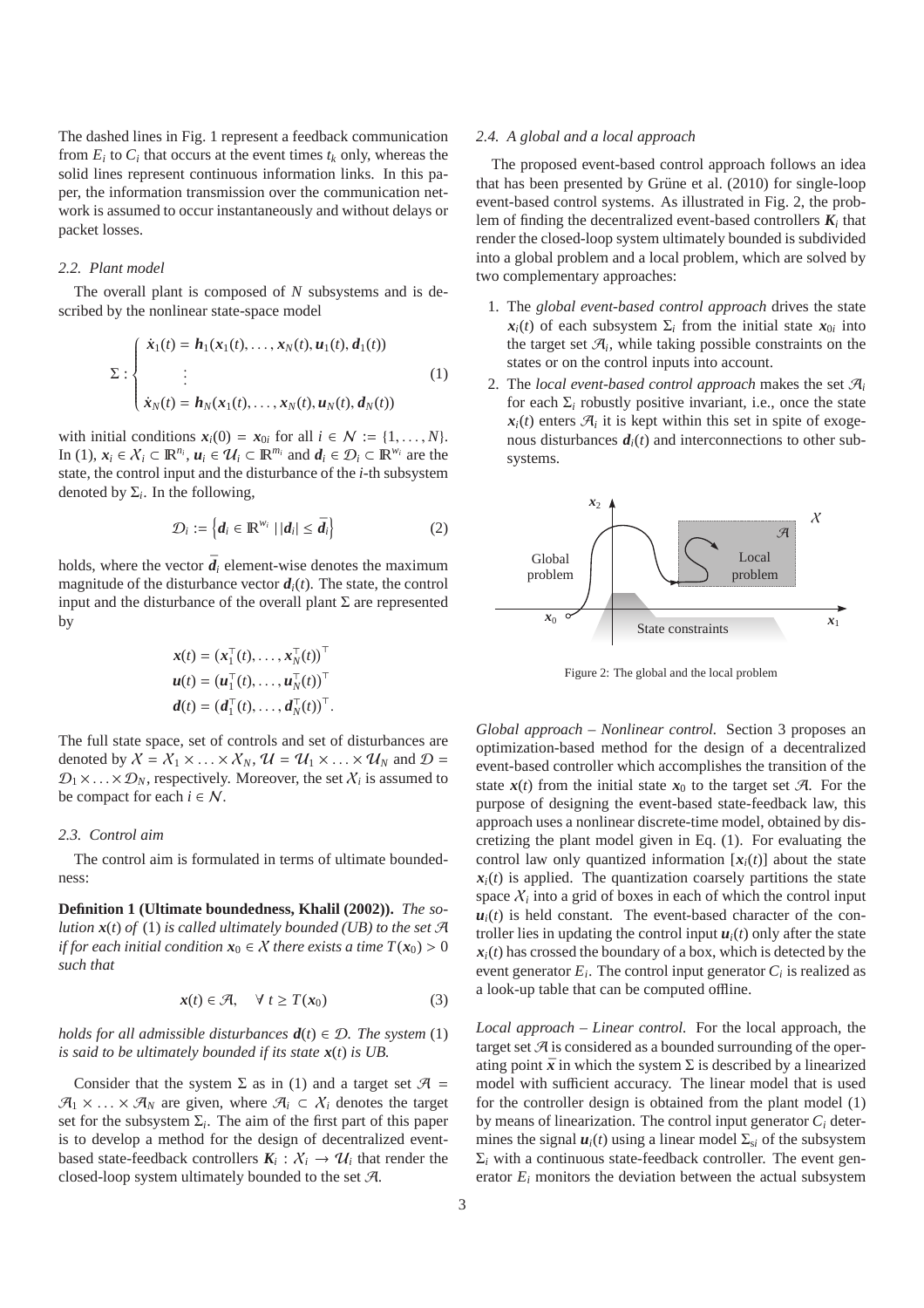state  $\mathbf{x}_i(t)$  and the state  $\mathbf{x}_{si}(t)$  of the model  $\Sigma_{si}$  used for the generation of the control input  $u_i(t)$  and it triggers an event whenever this deviation exceeds a defined threshold.

*Switching from the global to the local approach.* The control input generator  $C_i$  as well as the event generator  $E_i$  include the respective components which are designed according to the global and the local approach.  $C_i$  and  $E_i$  work as specified by the global approach as long as  $x_i(t) \notin \mathcal{A}_i$ .  $T_i$  denotes the time instant at which  $x_i(T_i)$  enters the set  $\mathcal{A}_i$ . At time  $t = T_i$ , both  $C_i$  and  $E_i$  switch their functionality and proceed with working according to the local approach and, hence, the state  $x_i(t)$  is maintained within the set  $\mathcal{A}_i$  for all  $t \geq T_i$ .

### **3. The global approach**

#### *3.1. Main idea*

In this section the problem of optimally controlling a nonlinear interconnected system to a desired target set  $A$  by means of a quantized state-feedback law is considered. In order to obtain a decentralized controller, we use an input-to-state stability (ISS) based small gain theorem. This approach allows to design the controllers of the subsystems independent of each other by considering the inputs from the other subsystems as perturbations. The individual controllers, in turn, must then be robust w.r.t. these perturbation inputs in the ISS sense. In order to compute these controllers, we show how to convert the ISS design problem into a robust design problem, which can be solved with a set oriented approach presented in Grüne  $\&$ Müller (2009), Grüne et al. (2010).

The remainder of this section is devoted to explain some aspects of this approach in more detail. As the set oriented design yields only practical stability, we will utilize practical versions of all stability properties involved. For simplicity of exposition, throughout this section we assume that the target set  $A$  contains a neighborhood of the origin.

Since our approach requires a discrete time model, we sample (1) to obtain a discrete-time representation of the continuous-time sampled-data system

$$
\Sigma: \mathbf{x}(k+1) = \begin{cases} \mathbf{x}_1(k+1) = f_1(\mathbf{x}_1(k), \dots, \mathbf{x}_N(k), \mathbf{u}_1(k), d_1(k)) \\ \vdots \\ \mathbf{x}_N(k+1) = f_N(\mathbf{x}_1(k), \dots, \mathbf{x}_N(k), \mathbf{u}_N(k), d_N(k)) \end{cases} (4)
$$

$$
= f(x(k), u(k), d(k)),
$$

 $k = 0, 1, \ldots$ , with initial conditions  $x_i(0) = x_{0i}$  for all  $i =$ 1,..., *N*, where  $x_i \in \mathcal{X}_i \subset \mathbb{R}^{n_i}$ ,  $u_i \in \mathcal{U}_i \subset \mathbb{R}^{m_i}$  and  $d_i \in \mathcal{D}_i \subset$  $\mathbb{R}^{w_i}$ . Infinite sequences of control and perturbation are denoted by  $\underline{u} = (u(0), u(1), ...) \in \mathcal{U}^{\mathbb{N}_0}$  and  $\underline{d} = (d(0), d(1), ...) \in \mathcal{D}^{\mathbb{N}_0}$ .

### *3.2. Small gain approach*

We want to construct a decentralized static state feedback controller  $u_p$ , such that the closed loop system

$$
\mathbf{x}(k+1) = \mathbf{f}(\mathbf{x}(k), \mathbf{u}_{\mathcal{P}}(\mathbf{x}(k)), \underline{\mathbf{d}}(k))
$$
 (5)

is rendered input-to-state practically stable in the following sense.

**Definition 2.** *System* (5) *is called input-to-state practically stable (ISpS) with respect to*  $\delta, \Delta_d \in \mathbb{R}_{\geq 0}$  *on a set*  $\mathcal{Y} \subset \mathcal{X}$  *if there exist*  $\beta \in \mathcal{KL}$  *and*  $\gamma \in \mathcal{K}$ *, such that the solutions of the system satisfy*

$$
||x(k)|| \le \max\{\beta(||x_0||, k), \gamma(||\underline{d}||_{\infty}), \delta\},\tag{6}
$$

*for all*  $\mathbf{x}_0 \in \mathcal{Y}$ *, all*  $\mathbf{d} \in \mathcal{D}^{\mathbb{N}_0}$  *with*  $\|\mathbf{d}\|_{\infty} \leq \Delta_d$  *and all*  $k \in \mathbb{N}_0$ *.* 

Since we assumed that the target set  $A$  contains a neighborhood of the origin, this property ensures ultimate boundedness w.r.t. A provided  $\delta$  and  $\|\boldsymbol{d}\|_{\infty}$  are sufficiently small.

The idea we pursue for the decentralized design is to derive an ISpS-controller for each subsystem  $\Sigma_i$ , where the input from the other subsystems is considered as an additional perturbation. Then, stability of the overall system can be ensured via a small-gain argument. The central tool for this purpose are ISpS Lyapunov functions since ISpS can be characterized through them. Here we provide the definition of an ISpS Lyapunov function for the subsystems.

**Definition 3.** *A function*  $V_i$  :  $X_i \rightarrow \mathbb{R}_{\geq 0}$  *is called ISpS Lyapunov function for the i-th subsystem* Σ*<sup>i</sup> of* (4) *on a sublevel set*  $\mathcal{Y}_i = \{x_i \in \mathcal{X}_i | V_i(x_i) \leq \ell_i\}$  *for some*  $\ell_i > 0$  *with respect to a Lyapunov target set*  $\mathcal{A}_i^V$   $\subset$   $\mathcal{Y}_i$ , *if there exist functions*  $\underline{\alpha}_i, \overline{\alpha}_i \in \mathcal{K}_{\infty}, \ \alpha_i, \mu_{ij} \in \mathcal{K} \cup \{0\}, \ \mu_i \in \mathcal{K}, \ a \ value \overline{d}_i \in \mathbb{R}_{>0}$ *such that for all*  $\mathbf{x} \in \mathcal{Y}_i \setminus \mathcal{A}_i^V$  *the inequalities and implications* 

$$
\underline{\alpha}_i(||\mathbf{x}_i||) \le V_i(\mathbf{x}_i) \le \overline{\alpha}_i(||\mathbf{x}_i||) \tag{7}
$$

*and*

$$
V_i(\mathbf{x}_i) \ge \max\{\max_{j \ne i} \{\mu_{ij}(V_j(\mathbf{x}_j))\}, \mu_i(\|\boldsymbol{d}\|_{\infty})\}\}\
$$
  
\n
$$
\Rightarrow V_i(\mathbf{x}_i(k+1)) - V_i(\mathbf{x}_i(k)) \le -\alpha_i(\|\mathbf{x}_i\|) \tag{8}
$$

*hold for all*  $d_i \in \mathcal{D}_i$  *with*  $||d_i|| \leq \overline{d}_i$ . The functions  $\mu_{ij}$ ,  $j \neq i$ *and* µ*<sup>i</sup> are called Lyapunov gains.*

Similarly, we define an ISpS Lyapunov function *V* for the overall system by omitting all indices *i* and setting  $\mu_{ij} \equiv 0$ . The ISS small gain theorem (see, e.g., Dashkovskiy et al. (2010) for continuous time ISS systems and Grüne  $\&$  Sigurani (2014) for discrete time ISpS systems) then states that the existence of ISpS Lyapunov functions  $V_i$  imply the existence of an overall ISpS Lyapunov function  $V = \max_i \sigma_i(V_i)$  for suitable scalar scaling functions  $\sigma_i$ , provided the gains  $\mu_{ij}$  are sufficiently small. The resulting Lyapunov target  $\mathcal{A}^V$  is given as a level set of *V* and shrinks to 0 if the decentralized targets  $\mathcal{A}_i^V$  shrink to 0.

The existence of an ISpS Lyapunov function *V*, in turn, implies that the system is ISpS, as the following theorem shows. In order to deal with the inherent discontinuities of our quantized feedback, we assume that there exists a  $\gamma_d \in \mathcal{K}_{\infty}$ , such that for all  $x \in \mathcal{X}, u \in \mathcal{U}$  and  $d \in \mathcal{D}$  we have  $||f(x, u, d) - f(x, u, 0)||$  ≤  $\gamma_d(||d||)$  and that there exists  $\gamma_x \in \mathcal{K}_{\infty}$  such that for all sufficiently small sets  $\mathcal{A} \subset \mathcal{X}$  with  $0 \in \mathcal{A}$  and each  $x \in \mathcal{A}$  we have  $|| f(x, u_{\mathcal{P}}(x), 0) || \leq \gamma_x(||x||)$ . Under these assumptions, the following theorem holds, cf. (Grüne & Sigurani, 2013, Theorem 10).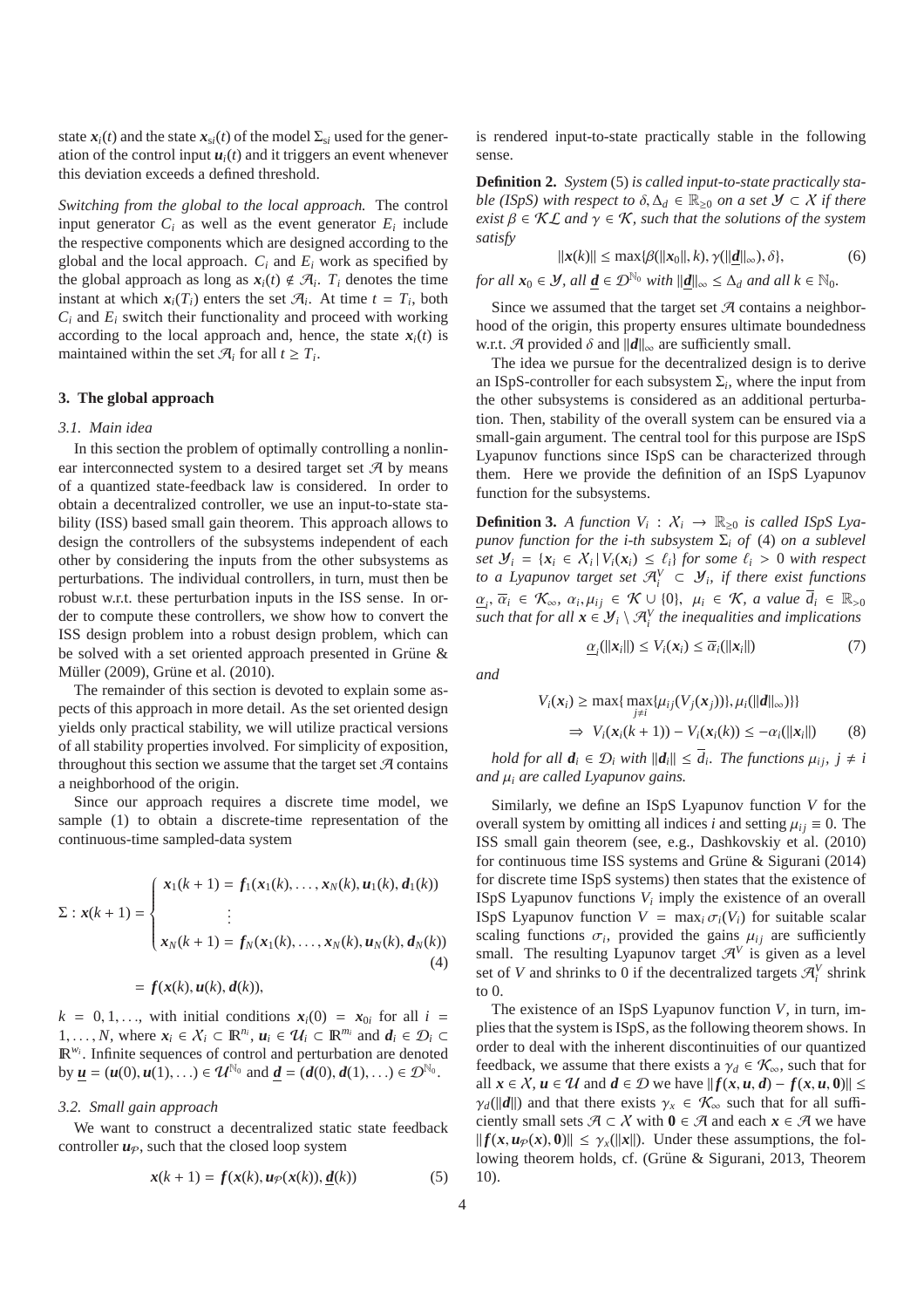**Theorem 1.** *Consider system* (5) *with*  $\tilde{f}$  *satisfying the two inequalities, above, and assume that the system admits an ISpS Lyapunov function V. Then the system is ISpS on* Y*, with*  $\Delta_d$  → ∞ *as*  $\ell$  → ∞ *and*  $\delta$  → 0 *as* sup<sub>*x*∈A</sub>*v* ||**x**|| → 0*, provided*  $\delta \leq \underline{\alpha}^{-1}(\ell)$  holds.

The relation between the size of the Lyapunov target  $\mathcal{A}^V$  and the practical stability parameter  $\delta$  is made more precise in (Grüne & Sigurani, 2013, Theorem 10). For our purpose, the decisive property is that  $\delta \to 0$  if sup<sub> $x \in \mathcal{A}^V$ </sub>  $||x|| \to 0$ , which in turn holds if  $\sup_{x \in \mathcal{A}_i^V}$ , *i*=1,...,*N* ||**x**|| → 0. Since the target  $\mathcal{A}$  contains a neighborhood of the origin, this convergence implies ultimate boundedness w.r.t. A for sufficiently small perturbation if the targets  $\mathcal{A}_i^V$  are sufficiently small. In practice, given  $\mathcal A$  one can determine appropriate  $\mathcal{A}_i^V$  by numerical simulations.

### *3.3. Conversion to a robust stabilization problem*

The small gain theorem tells us that we can achieve ultimate boundedness of  $\mathcal A$  by designing an ISpS-controller for each subsystem  $\Sigma_i$ , considering the influence of the other states  $x_j$ ,  $j \neq i$ , as perturbations. To this end, we extend the perturbation of  $\Sigma_i$  to  $v_i = (x_1, \ldots, x_{i-1}, x_{i+1}, \ldots, x_N, d_i) \in V_i$  $X_1 \times \ldots \times X_{i-1} \times X_{i+1} \times \ldots \times X_N \times \mathcal{D}_i$  and write the subsystem as

$$
\mathbf{x}_i(k+1) = \mathbf{f}_i(\mathbf{x}_i(k), \mathbf{u}_i(k), \mathbf{v}_i(k)).
$$
\n(9)

In order to design an ISpS controller for (9), we follow the approach in Grüne & Sigurani (2013), which in turn is based on ideas from Jiang & Wang (2001). This approach uses that system (5) is ISpS if and only if it is practically robustly stable. Practical robust stability means that there exists  $e_i : X_i \times Y_i \rightarrow$  $V_i$  and  $\eta_i \in \mathcal{K}_{\infty}$  such that the system

$$
\boldsymbol{x}_i(k+1) = \boldsymbol{f}_i(\boldsymbol{x}_i(k), \boldsymbol{u}_{\mathcal{P}_i}(\boldsymbol{x}_i(k)), \boldsymbol{e}_i(\boldsymbol{x}_i(k), \widetilde{\boldsymbol{v}}_i(k))) \qquad (10)
$$

with  $\widetilde{V}_i = \overline{B}_1(0)$  is uniformly practically asymptotically stable<sup>1</sup>, where  $e_i$  is such that for each  $v_i \in V_i$  with  $||v_i|| \leq \eta_i(||x_i||)$ there exists  $\tilde{v}_i \in V_i$  with  $e_i(x_i, \tilde{v}_i) = v_i$ . The resulting ISpS gains are discussed after Theorem 2, below.

#### *3.4. Solution of the robust stabilization problem*

In order to construct a controller rendering (9) uniformly practically asymptotically stable we employ the dynamic game approach from Grüne & Junge  $(2007)$  which in turn relies on ideas from Grüne & Junge (2008), Junge & Osinga (2004). This approach introduces a quantization of the state space  $X_i$  using a finite partition  $P_i$  of boxes  $P$ .

Let a target set  $\mathcal{A}_i^V$  be given which contains a neighborhood of the origin. We select a stage cost  $g_i : \mathcal{X}_i \times \mathcal{U}_i \to \mathbb{R}$  which penalizes the distance to the origin and define the accumulated cost as

$$
J_i(\mathbf{x}_i^0, \underline{\mathbf{u}}_i, \widetilde{\mathbf{v}}_i) := \sum_{k=0}^{k_i(\mathcal{R}_i^V, \mathbf{x}_i^0, \underline{\mathbf{u}}_i, \widetilde{\mathbf{v}}_i)} g_i(\mathbf{x}_i(k, \mathbf{x}_i^0, \underline{\mathbf{u}}_i, \widetilde{\mathbf{v}}_i), \underline{\mathbf{u}}_i(k)),
$$

where  $k_i(\mathcal{A}_i^V, \mathbf{x}_i^0, \underline{\mathbf{u}}_i, \tilde{\mathbf{v}}_i)$  denotes the smallest *k* for which  $x_i(k, x_i^0, \underline{u}_i, \tilde{\underline{v}}_i) \in \mathcal{A}_i^V$  holds.

The computation of  $V_i$  is performed by a graph theoretic approximation of the dynamics of the system on the partition  $P_i$ . Since the model includes both control and perturbation the resulting graph takes the form of a hypergraph. The computation of *V<sup>i</sup>* can then be carried out by solving a generalized min-max shortest path problem on this hypergraph. This yields an approximation  $V_{\mathcal{P}_i}$  of  $V_i$  which is constant on each element P of the partition  $P_i$ . An approximation  $u_{P_i}$  of the optimal controller is obtained through the quantized dynamic programming principle

$$
\boldsymbol{u}_{\mathcal{P}_i}([\boldsymbol{x}_i]):=\underset{\boldsymbol{u}_i\in U_i}{\operatorname{argmin}}\left\{\sup g_i([\boldsymbol{x}_i],\boldsymbol{u}_i)+\sup_{v_i\in\widetilde{\mathcal{V}}_i}\sup_{\boldsymbol{x}'_i\in f_i([\boldsymbol{x}_i],\boldsymbol{u}_i,v_i)}V_{\mathcal{P}_i}(\boldsymbol{x}'_i)\right\}
$$
(11)

.

This controller is defined on the stabilizable set w.r.t.  $V_{\mathcal{P}_i}$ given by  $S_{\mathcal{P}_i} := \{x_i \in \mathcal{X}_i \mid V_{\mathcal{P}_i}(x_i) < \infty\}$ . For details we refer to Grüne  $&$  Junge (2007).

The following theorem in (Grüne  $&$  Sigurani, 2013, Theorem 12) summarizes the properties of the controller  $\boldsymbol{u}_{\mathcal{P}_i}$  derived this way.

**Theorem 2.** *Consider the subsystem* (9) *satisfying the two inequalities before Theorem 1 and let V*<sup>P</sup>*<sup>i</sup> denote the approximate optimal value function constructed according to the algorithm presented in Grüne & Junge (2007) on a given partition*  $P_i$  *and target* A*<sup>V</sup> i for system* (10)*. Denote the corresponding feedback by*  $u_{\mathcal{P}_i}$ . Let  $\ell_i \leq \max_{s \in S_{\mathcal{P}_i}} V_{\mathcal{P}_i}(s)$  *and let*  $\underline{\alpha}_i, \overline{\alpha}_i \in \mathcal{K}_{\infty}$  *denote functions such that* (7) *holds on*  $\mathcal{Y}_i = \{x_i \in \mathcal{X}_i \mid V_{\mathcal{P}_i}(x_i) \leq \ell_i\}$ . *Then, system* (9) *with controller*  $u_{\mathcal{P}_i}$  *is ISpS on*  $\mathcal{Y}_i$ *, with*  $\Delta_d \to \infty$  $as \ell_i \rightarrow \infty$  *and*  $\delta_i \rightarrow 0$  *as*  $\sup_{x_i \in \mathcal{A}_i^V} ||x_i|| \rightarrow 0$ , provided  $\delta_i \leq \underline{\alpha}_i^{-1}(\ell_i)$  *holds.* 

The decentralized controller  $u_p$  is obtained by carrying out the procedure just explained for all subsystems and defining  $u_{\mathcal{P}}(x) := (u_{\mathcal{P}_1}(x_1), \dots, u_{\mathcal{P}_N}(x_N))$ . The following remark summarizes two practical issues for setting up the global controller in our application.

- **Remark 1.** *a) The resulting Lyapunov gains can be estimated by the* η*<sup>i</sup> bounding the term e<sup>i</sup> in* (10) *and the bounds on the V<sub>i</sub>. More precisely, one can estimate*  $\mu_{ij} \leq$  $\overline{\alpha}_i \circ \eta_i^{-1} \circ \underline{\alpha}_j^{-1}$  and  $\mu_i \leq \overline{\alpha}_i \circ \eta_i^{-1}$ . Refined estimates are *possible but we refrain from going into details here. In our application we have used numerical simulations in order to determine e<sup>i</sup> which yield a stabilizing decentralized controller*  $u_{\mathcal{P}}$ *.*
- *b)* The set *y* on which  $u_p$  is defined is given by the cartesian *product*  $\mathcal{Y} = \mathcal{Y}_1 \times \ldots \times \mathcal{Y}_N$  for the level sets  $\mathcal{Y}_i$  from *Theorem 2. Hence, in general* Y *may be smaller than* X*. For the application considered in this paper, however, we were able to find Lyapunov functions*  $V_i$  *with*  $S_{\mathcal{P}_i} = X_i$  *for all i implying*  $\mathcal{Y} = \mathcal{X}$ *.*

<sup>&</sup>lt;sup>1</sup>Practical asymptotic stability is defined like ISpS in Definition 2 but with  $\gamma \equiv 0.$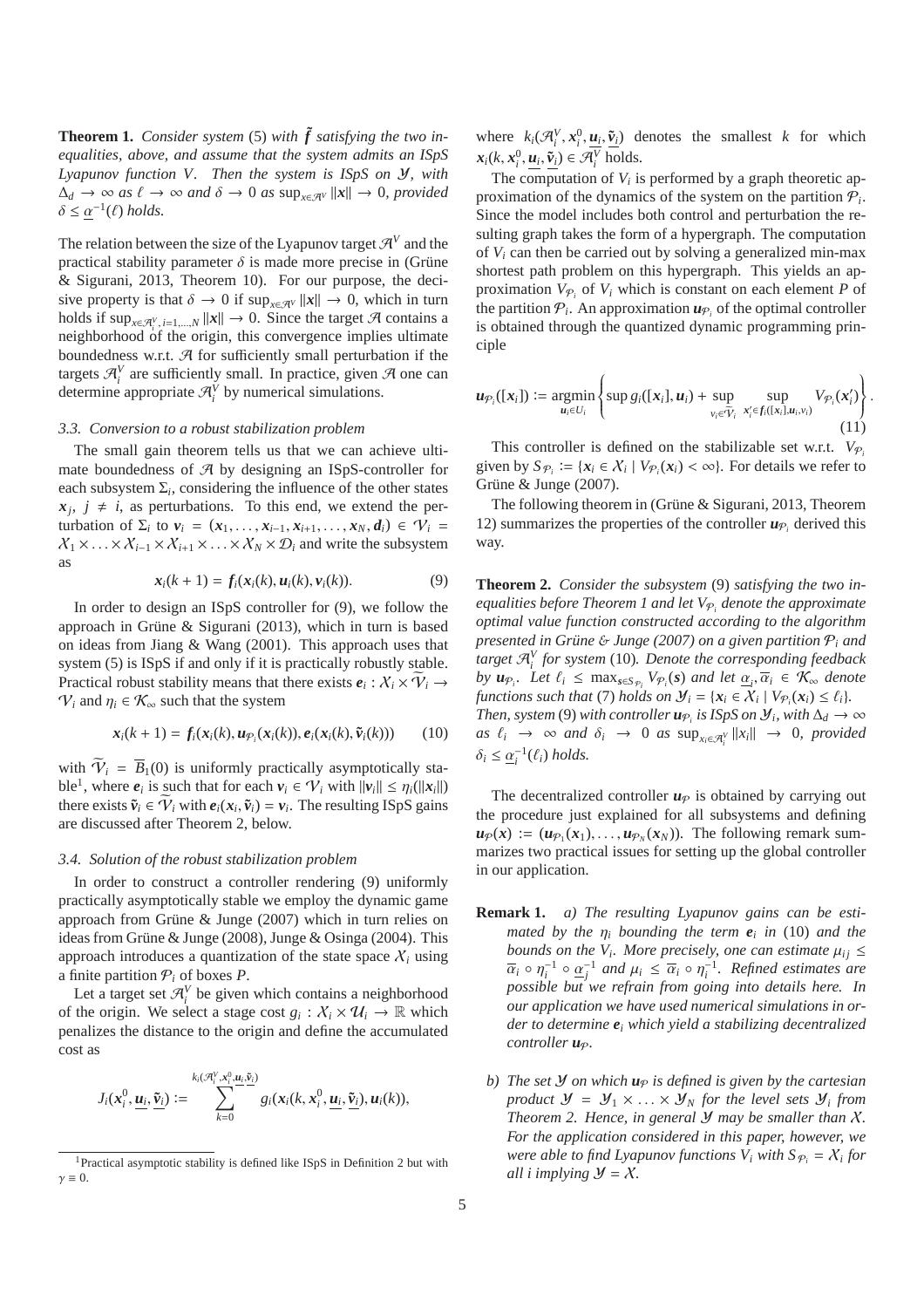#### *3.5. Operating principle of the global controller*

Above, we have described the discrete time version of the global approach. Its event-based implementation, as introduced and discussed in Grüne & Müller (2009) and Grüne et al. (2010), is explained in this section.

The global controller for subsystem  $\Sigma_i$  is obtained as a solution to the optimization problem (11) and is formulated as a look-up table which maps each element *P* of the partition  $P_i$ to the control input  $u_p$ . Within *P* the control input  $u_p$  is kept constant and it only changes when the state moves from one partition element *P* to another. Hence, an event is triggered whenever the state leaves a partition element, i.e, whenever the value of the quantization  $[x_i]$  changes.

Referring to the structure of the event-based controller as illustrated in Fig. 1, the global event-based controller for  $\Sigma_i$  is subdivided into two components:

- The event generator  $E_i$  continuously measures the quantized state  $[x_i(t)]$  and detects the event time  $t_{k_i}$  at which the state enters a new partition  $P$ . At this time  $t_{k_i}$ , the event generator  $E_i$  transmits the information about the current partition *P* to the control input generator *C<sup>i</sup>* .
- The control input generator  $C_i$  includes the look-up table. At the time  $t_{k_i}$  it uses the received information about the partition  $P = [x_i(t)]$  to determine the control input  $u_P$ . This control value is applied until the next event occurs.

**Remark 2.** *Motivated by the successful practical application in this paper, the theoretical foundations of the event-based implementation of the proposed controller are currently under investigation. Note that existing approaches (De Persis et al. (2011)) use the small gain condition in order to generate events while in our case the task is to analyze an event based ISpS controller using small gain techniques.*

#### **4. The local approach**

This section presents a decentralized event-based statefeedback approach which, once the state  $x_i(t)$  of subsystem  $\Sigma_i$ has entered the target set  $\mathcal{A}_i$  at time  $T_i$ , ensures that  $x_i(t) \in \mathcal{A}_i$ holds for  $t \geq T_i$  in spite of disturbances  $d_i(t)$  and of the interconnections to the remaining subsystems. For the overall system, the relation  $x(t) \in \mathcal{A} \Leftrightarrow x_i(t) \in \mathcal{A}_i$ , for all  $i \in \mathcal{N}$  holds (cf. Fig. 3).

#### *4.1. Models*

The target set  $\mathcal{A}_i$  is a surrounding of the operating point  $\bar{x}_i$  of  $\Sigma_i$ , in which  $\Sigma_i$  is described for  $t \geq T_i$  by the linear state-space model

$$
\Sigma_i: \begin{cases} \dot{x}_i(t) = A_i x_i(t) + B_i u_i(t) + E_i d_i(t) + E_{si} s_i(t) \\ x_i(T_i) = x_{Ti} \\ z_i(t) = C_{zi} x_i(t), \end{cases}
$$
(12)

where  $s_i \in \mathbb{R}^{p_i}$  and  $z_i \in \mathbb{R}^{q_i}$  denote the coupling input and coupling output, respectively.  $\Sigma_i$  is interconnected with the remaining subsystems according to the relation

$$
s_i(t) = \sum_{j=1}^{N} L_{ij} z_j(t),
$$
 (13)

where  $L_{ii} = 0$  holds for all  $i \in \mathcal{N}$  by assumption. The model (12), (13) is obtained from the nonlinear model (1) by means of linearization around the operating point  $\bar{x}_i$  for each  $i \in \mathcal{N}$ .

The control input generator  $C_i$  and the event generator  $E_i$ for Σ*<sup>i</sup>* are designed by using the method of Lunze & Lehmann (2010), which is applied here for the isolated subsystems

$$
\dot{\boldsymbol{x}}_i(t) = A_i \boldsymbol{x}_i(t) + B_i \boldsymbol{u}_i(t) + E_i \boldsymbol{d}_i(t), \quad \boldsymbol{x}_i(T_i) = \boldsymbol{x}_{Ti}, \quad i \in \mathcal{N}
$$
\n(14)

and leads to the components explained in the next sections.

## *4.2. Components of the event-based control loops*

*Control input generators*  $C_i$ . In the interval  $t \in [t_{k_i}, t_{k_i+1})$ , the control input generators  $C_i$  are represented by the model

$$
C_i: \begin{cases} \Sigma_{si}: \begin{cases} \dot{\mathbf{x}}_{si}(t) = \bar{A}_i \mathbf{x}_{si}(t) + \bar{E}_i \hat{d}_i(t_{k_i}) \\ \mathbf{x}_{si}(t_{k_i}^+) = \mathbf{x}_i(t_{k_i}) \end{cases} \\ u_i(t) = -\mathbf{K}_i \mathbf{x}_{si}(t) \end{cases}
$$
(15)

for  $i \in \mathcal{N}$ , where  $x_{si} \in \mathbb{R}^{n_i}$  denotes the state and  $\hat{d}_i(t_{k_i})$  is a disturbance estimate. This event-based control approach works with any disturbance estimation method that yields bounded estimates  $\hat{d}_i(t_{k_i})$ , e.g. with the trivial estimation  $\hat{d}_i(t_{k_i}) \equiv 0$  for all  $k_i \in \mathbb{N}_0$  or with the more sophisticated disturbance estimate presented in Stöcker et al. (2013). In (15), the state-feedback gain  $K_i$  is chosen such that the matrix

$$
\bar{A}_i := A_i - B_i K_i
$$

is Hurwitz.

*Event generators*  $E_i$ . Like the control input generators, the event generators include the model  $\Sigma_{si}$  defined in (15). In order to determine the event times  $t_{k_i}$  ( $k_i = 1, 2, \ldots$ ),  $E_i$  monitors the difference state

$$
\mathbf{x}_{\Delta i}(t) := \mathbf{x}_i(t) - \mathbf{x}_{si}(t)
$$

and triggers an event, whenever the condition

$$
|\mathbf{x}_{\Delta i}(t)| = \bar{\mathbf{e}}_i \tag{16}
$$

is satisfied, where  $\bar{e}_i \in \mathbb{R}^{n_i}$  denotes the event threshold vector. The condition (16) is to be understood to hold element-wise, i.e., an event is triggered whenever one component of  $|x_{\Delta i}(t)|$ equals the corresponding component of the vector  $\bar{e}_i$ . Hence,  $E_i$  continuously measures the subsystem state  $x_i(t)$  and it determines the event times  $t_{k_i}$  using the model

$$
E_i: \begin{cases} \Sigma_{si}: \begin{cases} \dot{\mathbf{x}}_{si}(t) = \bar{A}_i \mathbf{x}_{si}(t) + \mathbf{E}_i \hat{d}_i(t_{k_i}) \\ \mathbf{x}_{si}(t_{k_i}^+) = \mathbf{x}_i(t_{k_i}) \end{cases} \\ t_{k_i} := \inf\{t > t_{k_i-1} \mid |\mathbf{x}_{\Delta i}(t)| = \bar{e}_i\}. \end{cases} \tag{17}
$$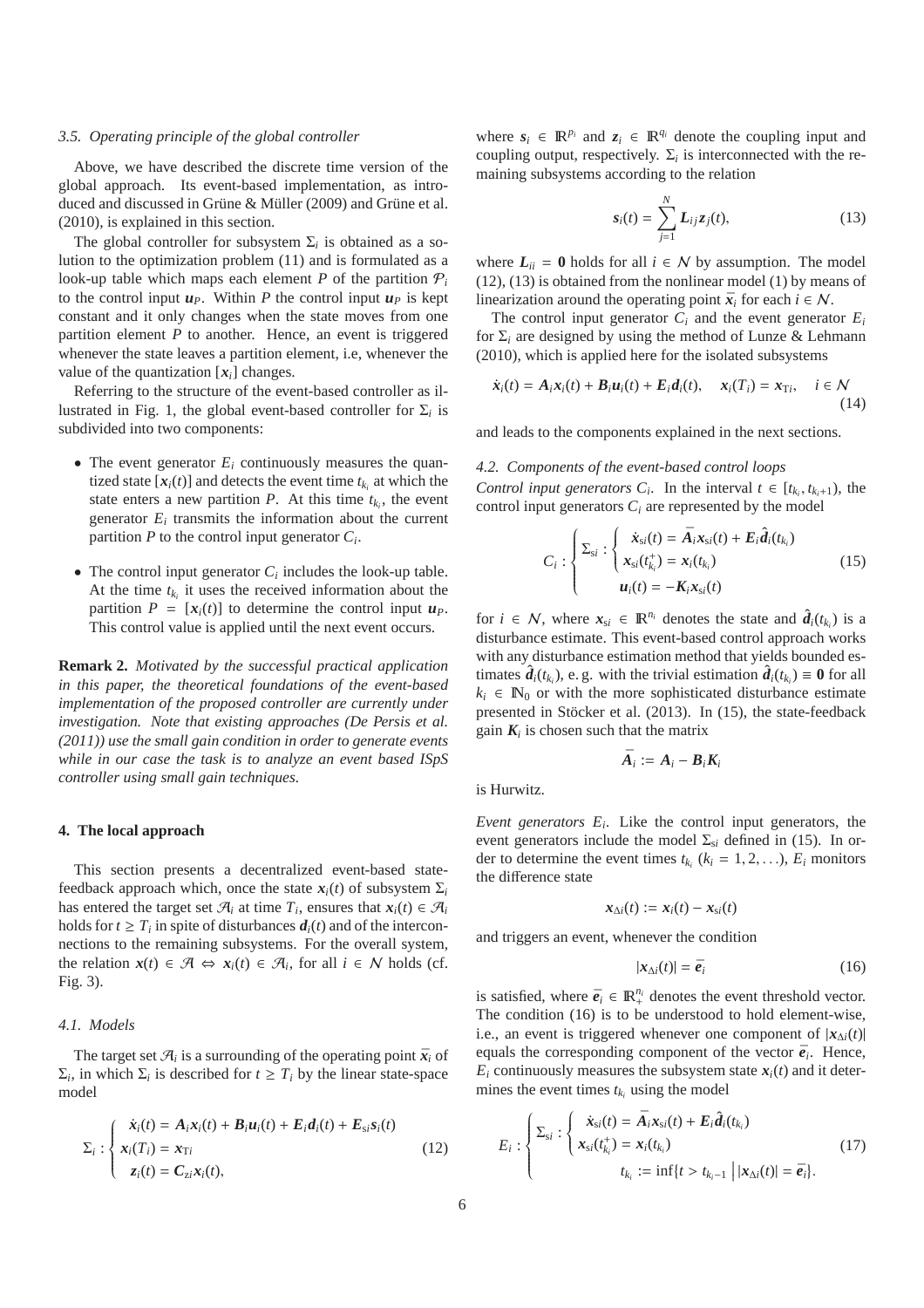At the event time  $t_{k_i}$ ,  $E_i$  transmits the current subsystem state  $x_i(t_{k_i})$  to  $C_i$  and this information is used in both components to reset the state  $x_{si}$  of the model  $\Sigma_{si}$ , which implies  $x_{\Delta i}(t_{k_i}^+) = \mathbf{0}$ for all event times  $t_{k_i}$ ,  $k_i \in \mathbb{N}_0$ .

### *4.3. Stability analysis*

The control input generator  $C_i$  and the event generator  $E_i$  are designed under the assumption of vanishing interconnections  $(s_i(t) = 0$  for all  $i \in \mathcal{N}$ ) and with the aim to ensure the stability of the isolated event-based control loops. This section presents a condition on the interconnection matrix *L* for which the stability of the isolated event-based control loops implies the stability of the overall control system.

The following theorem summarizes a stability test which has been derived by Stöcker et al. (2013) using the comparison principle (see Lunze (1992)).

**Theorem 3 (Stocker et al. (2013)). ¨** *The overall event-based control system that consists of the interconnected subsystems* (12)*,* (13) *and the decentralized event-based controllers* (15)*,* (17) *is ultimately bounded if the condition*

$$
\lambda_{\rm P}\left(\int_0^\infty \bar{G}_{\rm xs}(t)\bar{L}\bar{C}_z{\rm d}t\right) < 1\tag{18}
$$

*is satisfied with*

$$
\bar{G}_{\text{xs}}(t) = \text{diag}\left(\left|e^{\bar{A}_i t} E_{si}\right|\right),\tag{19}
$$

$$
\bar{C}_z = \text{diag}(|C_{zi}|). \tag{20}
$$

*The matrix*

$$
\bar{L} = \begin{pmatrix}\n0 & |L_{12}| & \dots & |L_{1N}| \\
|L_{21}| & 0 & \dots & |L_{2N}| \\
\vdots & \vdots & \ddots & \vdots \\
|L_{N1}| & |L_{N2}| & \dots & 0\n\end{pmatrix}
$$
\n(21)

*represents a bound on the interconnections among the subsystems.*

The stability condition (18) is a small-gain condition requiring the interconnection among the subsystems to be sufficiently weak. Hence, (18) can be used to find a bound on the interconnection up to which the stability of the overall system is guaranteed.

The following result explicitly characterizes a region  $\mathcal{B}$  in which the state  $x(t)$  of the overall system is maintained by the decentralized event-based controller (15), (17).

**Theorem 4 (Stöcker et al. (2013)).** *Consider the interconnected subsystems* (12)*,* (13) *together with the decentralized event-based controllers* (15)*,* (17) *and assume that the condition* (18) *is satisfied. The set*

$$
\mathcal{B} := \left\{ \boldsymbol{x} = \left( \boldsymbol{x}_1^\top, \ldots, \boldsymbol{x}_N^\top \right)^\top \in \mathbb{R}^n \middle| (|\boldsymbol{x}_1|, \ldots, |\boldsymbol{x}_N|)^\top \leq \boldsymbol{b}(\boldsymbol{\varepsilon}, \boldsymbol{\delta}) \right\}
$$
(22)

*is positive invariant for the overall control system* (12)*,* (13)*,* (15)*,* (17)*, with the ultimate bound*

$$
\boldsymbol{b}(\boldsymbol{\varepsilon},\boldsymbol{\delta}) = \left(\boldsymbol{I}_n - \int_0^\infty \bar{G}_{xs}(t) \bar{L}\bar{C}_z dt\right)^{-1} (\boldsymbol{\varepsilon} + \boldsymbol{\delta}) \tag{23}
$$

*where*

$$
\mathbf{\varepsilon} = \int_0^\infty \text{diag}\left(\left|e^{\bar{\mathbf{A}}_i t} \mathbf{B}_i \mathbf{K}_i\right|\right) dt \cdot \left(\bar{\mathbf{e}}_1^\top, \dots, \bar{\mathbf{e}}_N^\top\right)^\top, \qquad (24)
$$

$$
\delta = \int_0^\infty \text{diag}\left(\left|e^{\bar{\mathbf{A}}_i t} \mathbf{E}_i\right|\right) dt \cdot \left(\bar{\mathbf{d}}_1^\top, \dots, \bar{\mathbf{d}}_N^\top\right)^\top \qquad (25)
$$

$$
\delta = \int_0^{\infty} \text{diag}\left( \left| e^{A_i t} E_i \right| \right) dt \cdot \left( \bar{d}_1^{\mathrm{T}}, \dots, \bar{d}_N^{\mathrm{T}} \right) \tag{25}
$$

and the matrices  $\bar{G}_{\text{xs}}(t)$ ,  $\bar{C}_{\text{z}}$  and  $\bar{L}$  are given in (19)–(21).

The inverse matrix in (23) exists if the condition (18) is satisfied. Theorem 4 shows that the size of the set  $B$  depends upon the disturbance magnitudes  $\overline{d}_i$  and the event thresholds  $\overline{e}_i$  and that it can be adjusted by appropriately setting the event thresholds  $\bar{e}_i$  for all  $i \in \mathcal{N}$ .

### **5. Combination of the global and the local approach**

This section explains how the global and the local approach are merged in order to obtain an event-based controller that renders the system ultimately bounded. The overall event-based controller combines the local and the global approaches by including in each component the functionalities of both.

Besides the previously defined triggering conditions, all event generators  $E_i$  also includes the logic that induces the switching from the global to the local approach in both components. The switching time for the event-based controller for subsystem  $\Sigma_i$  is given by

$$
T_i := \inf\{t \geq 0 \mid x_i(t) \in \mathcal{A}_i\}.
$$

At this time,  $E_i$  switches the functionality from the global to the local approach and transmits a respective command to the corresponding control input generator  $C_i$ . The local approach keeps the state  $x_i(t)$  within the target set  $\mathcal{A}_i$  for all  $t \geq T_i$ . Note that the decentralized event-based controllers decide locally at which time they switch from the global to the local approach and, thus, the switching occurs asynchronously in time (Fig. 3).



Figure 3: Switching from the global to the local approach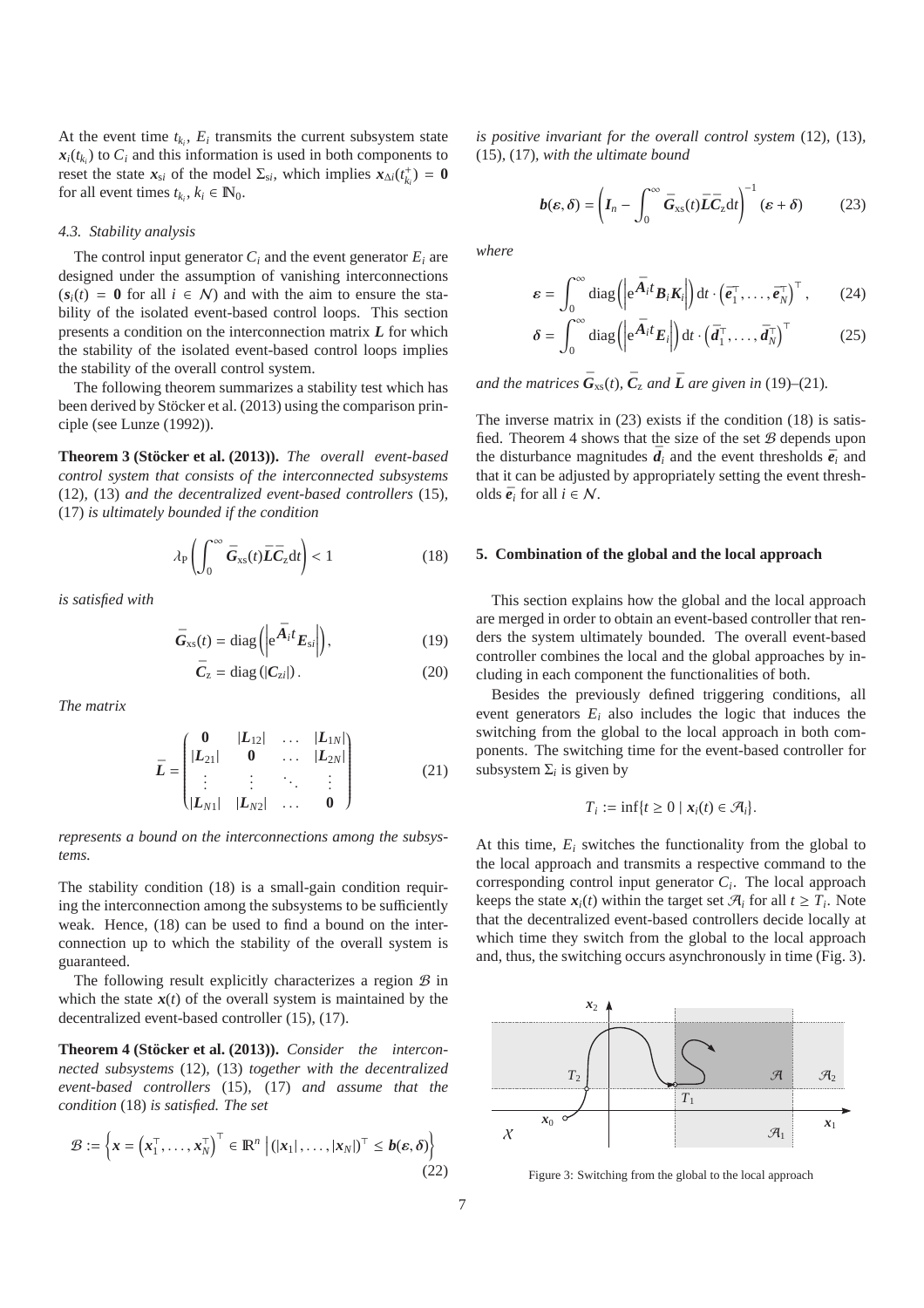#### **6. Application to a continuous flow process**

### *6.1. Hardware description*

The proposed event-based control is tested and evaluated on the pilot plant at the Institute of Automation and Computer Control at Ruhr-University Bochum, Germany (Fig. 4). The plant includes four cylindrical storage tanks, three batch reactors and a buffer tank which are connected over a complex pipe system and it is constructed with standard industrial components including more than 70 sensors and 80 actuators.

Figure 5 illustrates the automation concept for the pilot plant which is subdivided into three layers. On the top layer, the event-based control is implemented on an ordinary personal computer (PC). The functionalities of the control input generators  $C_i$  and event generators  $E_i$  are realized in MAT-LAB/Simulink executed with the sampling time  $T_s = 0.2$  s. The PC is connected over a 100 Mbit/s Ethernet network with the programmable logic controllers (PLCs) on which subordinate controllers and several routines for the plant protection are implemented. On the field level (Sensor/actuator control) the actuator signals are applied and the sensor signals are sampled via the perepherials A to E that are connected over PROFIBUS DP with the PLCs.



Figure 4: Pilot plant. The reactors which are used for the considered process are highlighted.

# *6.2. Process description*

The experimental setup is illustrated in Fig. 6. The main components are the two reactors B and S in which continuous flow processes shall be realized. Reactor B is connected to the storage tank  $T_1$  from where the inflow can be controlled by means of the valve angle  $u_{T1}$ . Via the pump PB a part of the outflow is pumped out into the buffer tank TW (and is not used further in the process) while the remaining outflow is conducted to the reactor S. The temperature  $\vartheta_{\rm B}(t)$  of the water in reactor B is influenced by the cooling unit (CU) using the input  $u_{\text{CU}}$  or by the heating rods that are driven by the signal  $d_H$ . The inflow from the storage tank  $T_3$  to the reactor S can be adjusted by means of the opening angle  $u_{T3}$ . Reactor S is additionally fed by the fresh water supply (FW) from where the inflow is set by



Figure 5: Automation concept for the pilot plant

means of the valve angle  $d_F$ . Equivalently to reactor B, the outflow of reactor S is split and one part is conveyed via the pump PS to TW and the other part is pumped to the reactor B. The temperature  $\vartheta_{TS}(t)$  of the liquid in reactor S can be increased by the heating rods that are controlled by the signal  $u_{\text{H}}$ .

The two reactors are coupled by the flow from reactor B to reactor S and vice versa, where the coupling strength can be adjusted by means of the valve angles  $u_{BS}$  and  $u_{SB}$ . The ratio of the volume that is used for the coupling of the systems and the outflow to TW is set by the valve angles  $u_{\text{RW}}$  and  $u_{\text{SW}}$ . Both reactor B and reactor S are equipped with sensors that continuously measure the level and the temperature of the contents.

### *6.3. Plant model*

In the following, the behavior of the level and the temperature in reactor B and reactor S are considered as subsystem  $\Sigma_1$  and  $\Sigma_2$ , respectively. Hence, the states of the subsystems are represented by  $\mathbf{x}_1(t) = (l_\text{B}(t) \ \vartheta_\text{B}(t))^\top$  and  $\mathbf{x}_2(t) = (l_\text{S}(t) \ \vartheta_\text{S}(t))^\top$ . The continuous flow process is represented by the nonlinear state-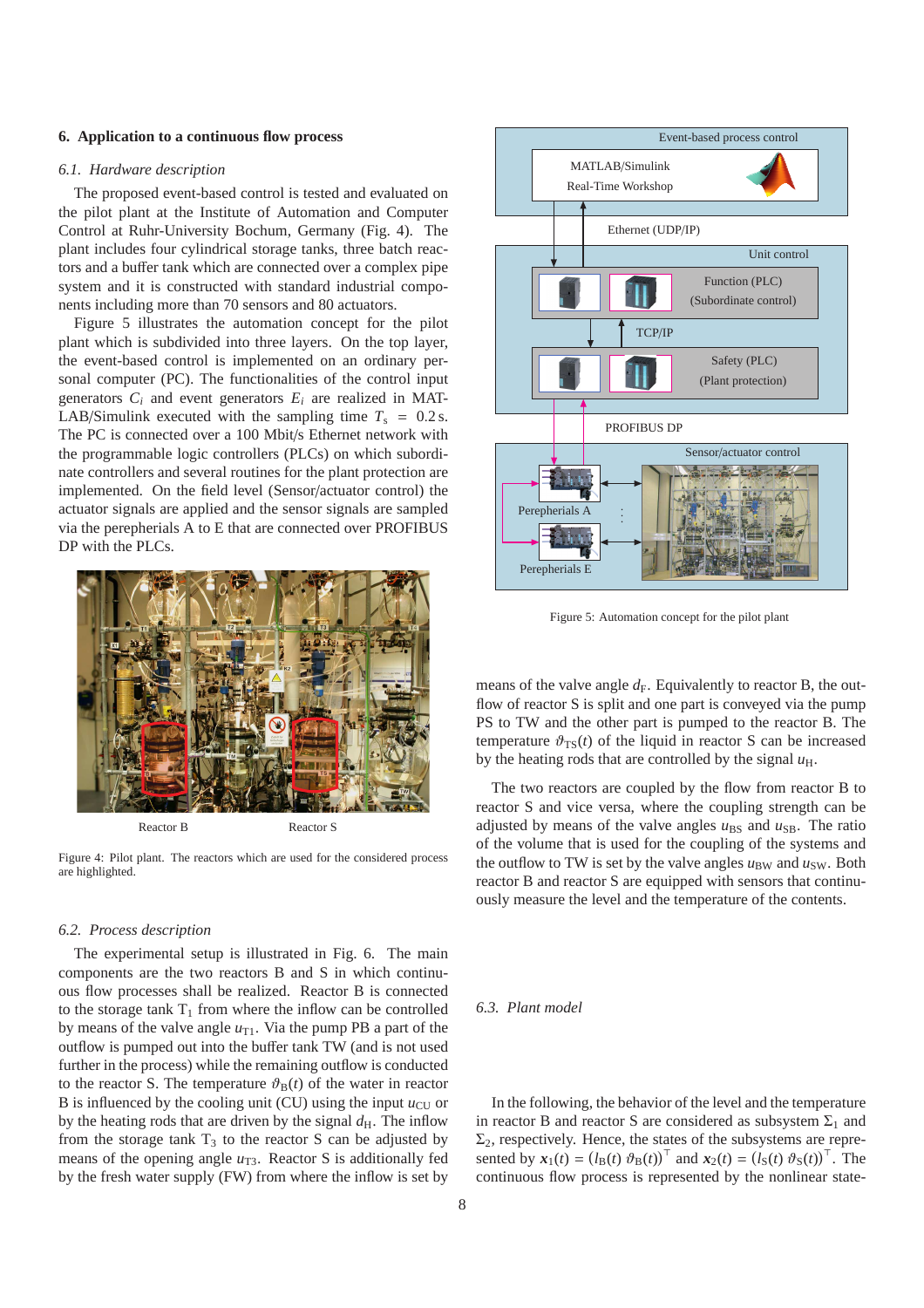

Figure 6: Experimental setup of the continuous flow process

space model

$$
\dot{l}_{\rm B}(t) = A_{\rm B}^{-1} \Big( q_{1\rm B}(u_{\rm T1}(t)) + q_{\rm SB}(l_{\rm S}(t), u_{\rm SB}) - q_{\rm BW}(l_{\rm B}(t), u_{\rm BW}) - q_{\rm BS}(l_{\rm B}(t), u_{\rm BS}) \Big) \tag{26a}
$$

$$
\dot{\vartheta}_{B}(t) = (A_{B}l_{B}(t))^{-1} (q_{1B}(u_{T1}(t))(\vartheta_{1} - \vartheta_{B}(t)) \n+ q_{SB}(l_{S}(t), u_{SB})(\vartheta_{S}(t) - \vartheta_{B}(t)) \n+ q_{C}(u_{CU}(t))(\vartheta_{C} - \vartheta_{B}(t)) + H_{B}d_{H}(t) \qquad (26b)
$$

$$
\dot{l}_{S}(t) = A_{S}^{-1} \Big( q_{3S}(u_{T3}(t)) + q_{BS}(l_{B}(t), u_{BS}) - q_{SW}(l_{S}(t), u_{SW}) - q_{SB}(l_{S}(t), u_{SB}) + q_{FS}(d_{F}(t)) \Big) \tag{26c}
$$

$$
\dot{\vartheta}_{S}(t) = (A_{S}l_{S}(t))^{-1} (q_{3S}(u_{T3}(t))(\vartheta_{3} - \vartheta_{S}(t)) \n+ q_{BS}(l_{B}(t), u_{BS})(\vartheta_{B}(t) - \vartheta_{S}(t)) \n+ q_{FS}(d_{F}(t))(\vartheta_{F} - \vartheta_{S}(t)) + H_{S}u_{H}(t)).
$$
\n(26d)

Here,

$$
q_{1B}(u_{T1}(t)) = 1.61 \times 10^{-4} \cdot u_{T1}(t) \tag{27a}
$$

$$
q_{3S}(u_{T3}(t)) = 1.81 \times 10^{-4} \cdot u_{T3}(t) \tag{27b}
$$

denote the flows from the storage tanks  $T_1$  and  $T_3$  to the reactors B and S, respectively.

$$
q_{\rm C}(u_{\rm CU}(t)) = 0.97 \times 10^{-4} \cdot u_{\rm CU}(t) \tag{27c}
$$

is the flow of the coolant and

$$
q_{\rm BS}(l_{\rm B}(t), u_{\rm BS}) = K_{\rm BS}(u_{\rm BS})\sqrt{2gl_{\rm B}(t)}
$$
(27d)

$$
K_{\rm BS}(u_{\rm BS}) = 10^{-4} \cdot \begin{cases} 1.02 \cdot u_{\rm BS}, & 0 \le u_{\rm BS} \le 0.1 \\ 2.13 \cdot u_{\rm BS} - 0.11, & 0.1 < u_{\rm BS} \le 1 \end{cases}
$$

$$
q_{SB}(l_S(t), u_{SB}) = K_{SB}(u_{SB}) \sqrt{2gl_S(t)}
$$
(27e)  

$$
\int (0.90 \, \text{J/m}) \, dS = 0.1 \times 10^{-6} \text{ J}
$$

$$
K_{\rm SB}(u_{\rm SB}) = 10^{-4} \cdot \begin{cases} 0.90 \cdot u_{\rm SB}, & 0 \le u_{\rm SB} \le 0.1 \\ 1.68 \cdot u_{\rm SB} - 0.08, & 0.1 < u_{\rm SB} \le 1 \end{cases}
$$

denote the flows from reactor B to reactor S and vice versa with the specific valve parameters  $K_{\text{BS}}$  and  $K_{\text{SB}}$  (m<sup>3</sup>/m). Finally,

$$
q_{\rm BW}(l_{\rm B}(t), u_{\rm BW}) = K_{\rm BW}(u_{\rm TB}) \sqrt{2gl_{\rm B}(t)} \tag{27f}
$$

$$
K_{\rm BW}(u_{\rm BW}) = 10^{-4} \cdot \begin{cases} 0.96 \cdot u_{\rm TB}, & 0 \le u_{\rm BW} \le 0.1 \\ 2.01 \cdot u_{\rm TB} - 0.10, & 0.1 < u_{\rm BW} \le 1 \end{cases}
$$

$$
q_{\rm SW}(l_{\rm S}(t), u_{\rm SW}) = K_{\rm SW}(u_{\rm SW})\sqrt{2gl_{\rm S}(t)}\tag{27g}
$$

$$
K_{\rm SW}(u_{\rm SW}) = 10^{-4} \cdot \begin{cases} 0.79 \cdot u_{\rm SW}, & 0 \le u_{\rm SW} \le 0.1\\ 1.42 \cdot u_{\rm SW} - 0.06, & 0.1 < u_{\rm SW} \le 1 \end{cases}
$$

denote flows of volume from the reactors B and S into the buffer reactor TW with the specific valve parameters  $K_{BW}$  and  $K_{SW}$  (m<sup>3</sup>/m). All flows have the unit m<sup>3</sup>/s. All parameters are listed in Table 1.

| Table 1: Parameters      |                                             |                                        |
|--------------------------|---------------------------------------------|----------------------------------------|
| Param.                   | Value                                       | Meaning                                |
| $A_{\rm B}$              | $0.07 \; \mathrm{m}^2$                      | Cross sectional area of tank B         |
| $A_{\rm S}$              | $0.07 \; \mathrm{m}^2$                      | Cross sectional area of tank S         |
| g                        | 9.81 m/s <sup>2</sup>                       | Gravitation constant                   |
| $H_{\rm R}$              | $4.8 \times 10^{-3}$ m <sup>3</sup> K/s     | Heat coefficient of heating in tank B  |
| $H_{S}$                  | $0.8 \times 10^{-3} \text{ m}^3 \text{K/s}$ | Heat coefficient of heating in tank S  |
| $\vartheta_1$            | 294.15 K                                    | Temperature of the fluid in tank $T_1$ |
| $\vartheta$ <sub>3</sub> | 294.15 K                                    | Temperature of the fluid in tank $T_3$ |
| $\vartheta_{C}$          | 282.65 K                                    | Temperature of the coolant             |
| $\vartheta_{\rm F}$      | 294.15 K                                    | Temperature of the water supply        |

Due to technical limitations the subsystem states  $x_1$  =  $(l_B \theta_B)^{\top}$  and  $x_2 = (l_S \theta_S)^{\top}$  are restricted to the state space  $X = X_1 \times X_2$  with

$$
\mathcal{X}_1 = [0.26; 0.40] \, \text{m} \times [285.65; 323.15] \, \text{K} \tag{28a}
$$

$$
\mathcal{X}_2 = [0.26; 0.40] \text{ m} \times [293.15; 323.15] \text{ K.}
$$
 (28b)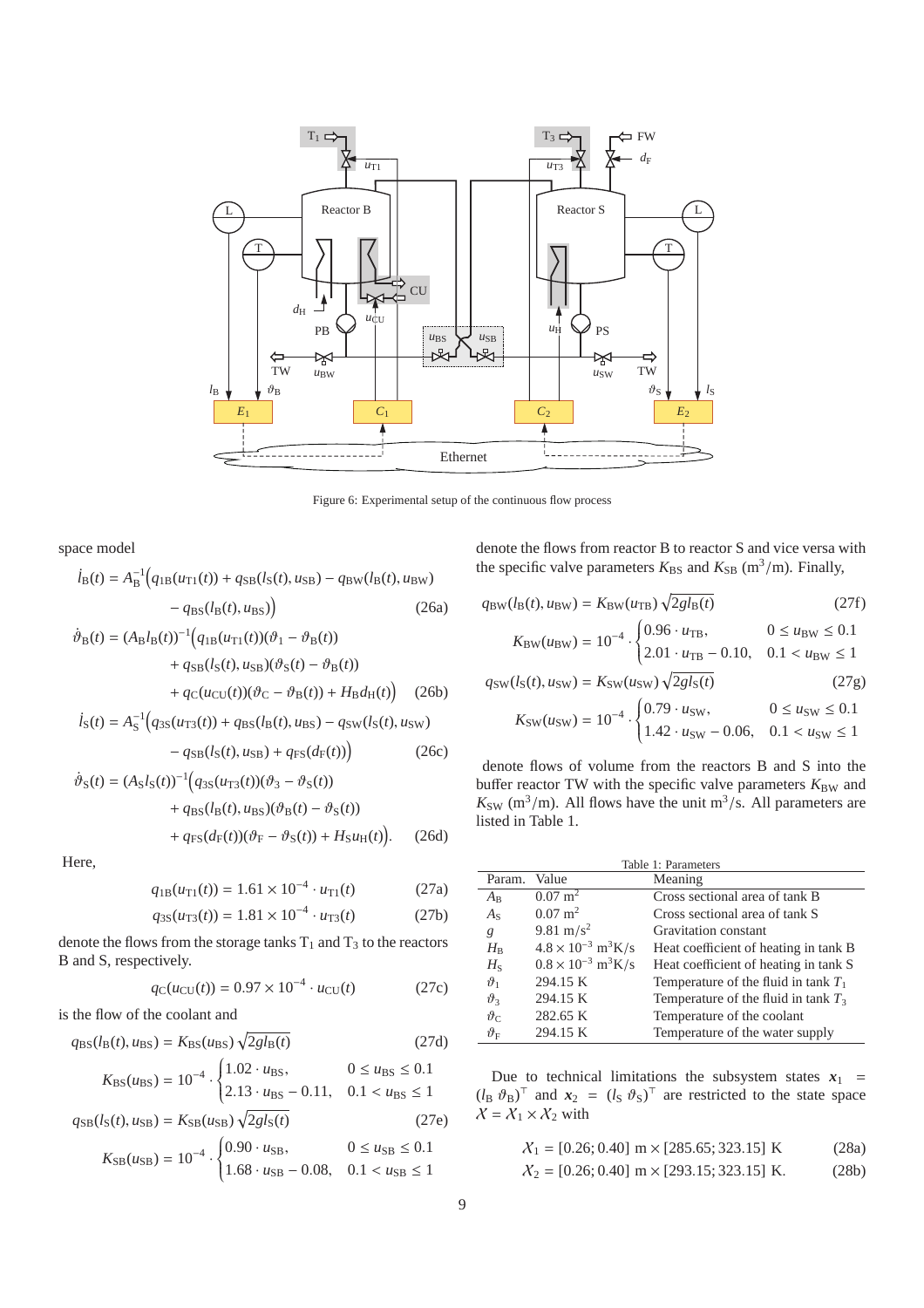The control inputs  $u_1 = (u_{\text{T1}} u_{\text{CU}})^{\top}$  and  $u_2 = (u_{\text{T3}} u_{\text{H}})^{\top}$  are limited to the set  $\mathcal{U} = \mathcal{U}_1 \times \mathcal{U}_2$  with

$$
\mathcal{U}_1 = [0; 1] \times [0; 1], \quad \mathcal{U}_2 = [0; 1] \times [0; 1]. \tag{29}
$$

Note that the components which are used for the control are highlighted in gray in Fig. 6. The disturbance characteristics are accomplished by means of the heating with disturbance input  $d_1(t) = d_H(t)$  in reactor B and the additional water inflow in reactor S that is set by the valve angle  $d_2(t) = d_F(t)$ . The disturbances are considered to be bounded to

$$
d_1 \in \mathcal{D}_1 = [0; 0.1], \quad d_2 \in \mathcal{D}_2 = [0; 0.25].
$$
 (30)

### *6.4. Specification of the control aim*

The state  $x(t)$  of the overall system shall be steered from a given initial state  $x_0 \in \mathcal{X}$  into the target region  $\mathcal{A} = \mathcal{A}_1 \times \mathcal{A}_2$ with

$$
\mathcal{A}_1 = [0.3; 0.36] \text{ m} \times [291.7; 297.7] \text{ K} \tag{31a}
$$

$$
\mathcal{A}_2 = [0.31; 0.37] \text{ m} \times [297.2; 303.2] \text{ K} \tag{31b}
$$

around the operating point

$$
\bar{\boldsymbol{x}}_1 = \begin{pmatrix} \bar{l}_B \\ \bar{\boldsymbol{\vartheta}}_B \end{pmatrix} = \begin{pmatrix} 0.33 \text{ m} \\ 294.7 \text{ K} \end{pmatrix}, \quad \bar{\boldsymbol{x}}_2 = \begin{pmatrix} \bar{l}_S \\ \bar{\boldsymbol{\vartheta}}_S \end{pmatrix} = \begin{pmatrix} 0.34 \text{ m} \\ 300.2 \text{ K} \end{pmatrix} \tag{32}
$$

and maintained in  $\mathcal A$  for all time in spite of the influence of disturbances given in (30) and interconnections. The interconnections among both subsystems are set by the valve angles  $u_{BS}$ and  $u_{SB}$  which are fixed to

$$
u_{\rm BS} = 0.19, \quad u_{\rm SB} = 0.22 \tag{33}
$$

throughout the experiments. Moreover, the choice

$$
u_{\rm BW} = 0.21, \quad u_{\rm SW} = 0.29 \tag{34}
$$

defines the outflow from the reactors B and S to the buffer tank TW.

# *6.5. Decentralized event-based controller resulting from the global approach*

The global approach calculates a decentralized event-based controller for each subsystem  $\Sigma_1$  and  $\Sigma_2$ , utilizing the algorithm described in Section 3. To obtain the discrete time system (4) we use a sampling time of 2 seconds. For the numerical solution of the robust stabilization problem in Section 3.4 we approximate its solutions by a Runge-Kutta (4,5) scheme with automatic step size control. For the quantization of each of the state spaces  $X_1$  and  $X_2$  from (28) we use a partition  $\mathcal P$ of  $8 \times 8$  equally sized rectangular elements. This relatively small number of regions turned out to be sufficient for computing value functions  $V_i$  which are finite on  $X_i$ . The target set  $\mathcal{A}^V$  consists of the partition element containing the operating point (32), i.e.,  $\mathcal{A}_{1}^{V} = [0.33; 0.3475] \times [290.3375; 295.025]$ and  $\mathcal{A}_2^V = [0.33; 0.3475] \times [296.9; 300.65]$ , i.e., we choose a smaller set than  $\mathcal{A}$  in (31). Our design is without external disturbances, i.e., we set  $d_H = d_F = 0$  and consider only the state

of the other subsystem as disturbance by setting  $v_1 = (l_S \ \vartheta_S)^{\top}$ and  $v_2 = (l_B \, \vartheta_B)^{\top}$ . The functions

$$
e_1(x_1, \tilde{v}_1) = \begin{pmatrix} 0.34 + \sqrt{1.28(l_B - 0.33)^2} \, \tilde{v}_{11} \\ 300.2 + \sqrt{1053.4(l_B - 0.33)^2 + 0.63(\vartheta_B - 294.7)^2} \, \tilde{v}_{12} \end{pmatrix} \tag{35}
$$

and

$$
\boldsymbol{e}_{2}(\boldsymbol{x}_{2},\tilde{\boldsymbol{v}}_{2}) = \begin{pmatrix} 0.33 + \sqrt{0.750312(l_{\mathrm{S}} - 0.34)^{2}} \, \tilde{\boldsymbol{v}}_{21} \\ 294.7 + \sqrt{1239.4(l_{\mathrm{S}} - 0.34)^{2} + 1.49(\vartheta_{\mathrm{S}} - 300.2)^{2}} \, \tilde{\boldsymbol{v}}_{12} \end{pmatrix}
$$
\n(36)

are used to convert the problem into a robust stabilization problem, thus obtaining system (10) with  $\tilde{v}_1 = (\tilde{v}_{11} \tilde{v}_{12})^\top \in [-1; 1]^2$ and  $\tilde{v}_2 = (\tilde{v}_{21} \tilde{v}_{22})^\top \in [-1; 1]^2$ . Note that both subsystems have a cascaded (or triangular) structure. It has turned out beneficial to choose  $e_i$  to reflect this structure, i.e., the first components of the  $e_i$  are independent of  $\vartheta_B$  or  $\vartheta_S$ , respectively.

For constructing the hypergraph we discretize the control input set for  $\Sigma_1$  by 9 × 5 equidistant values, for  $\Sigma_2$  by 9 × 4 equidistant values and the perturbation input set by choosing  $\tilde{v}_i \in \{-1; 0; 1\}^2$ . A finer discretization did not yield significantly different results. The stage costs are chosen as

$$
g_1(\mathbf{x}_1, \mathbf{u}_1) = \frac{1}{0.0196} (l_B - 0.33)^2 + \frac{1}{1406.25} (\vartheta_B - 294.7)^2
$$
 (37)

and

$$
g_2(x_2, u_2) = \frac{1}{0.0196} (I_S - 0.34)^2 + \frac{1}{1406.25} (\vartheta_S - 300.2)^2.
$$
 (38)

As mentioned in Section 3.4, an event is triggered whenever the state leaves a partition element.

The resulting approximated optimal value functions  $V_1$  of  $\Sigma_1$ (left) and  $V_2$  of  $\Sigma_2$  (right) depending on the initial value are depicted in Figure 6.5. One notes that the values of  $V_2$  are much higher than those of  $V_1$  because the cooling unit in reactor  $\bf{B}$  is much slower than the heating unit in reactor S. This effect is also visible when comparing the maximal time needed to reach the target set from a given partition element which is shown in Figure 6.5.

# *6.6. Decentralized event-based controller resulting from the local approach*

As the local approach uses a linear model of the continuous flow process, the nonlinear system (26), (27) is linearized around the operating point (32) with

$$
\bar{u}_1 = \begin{pmatrix} \bar{u}_{\text{TI}} \\ \bar{u}_{\text{CU}} \end{pmatrix} = \begin{pmatrix} 0.5 \\ 0.5 \end{pmatrix}, \quad \bar{u}_2 = \begin{pmatrix} \bar{u}_{\text{TS}} \\ \bar{u}_{\text{H}} \end{pmatrix} = \begin{pmatrix} 0.5 \\ 0.5 \end{pmatrix}.
$$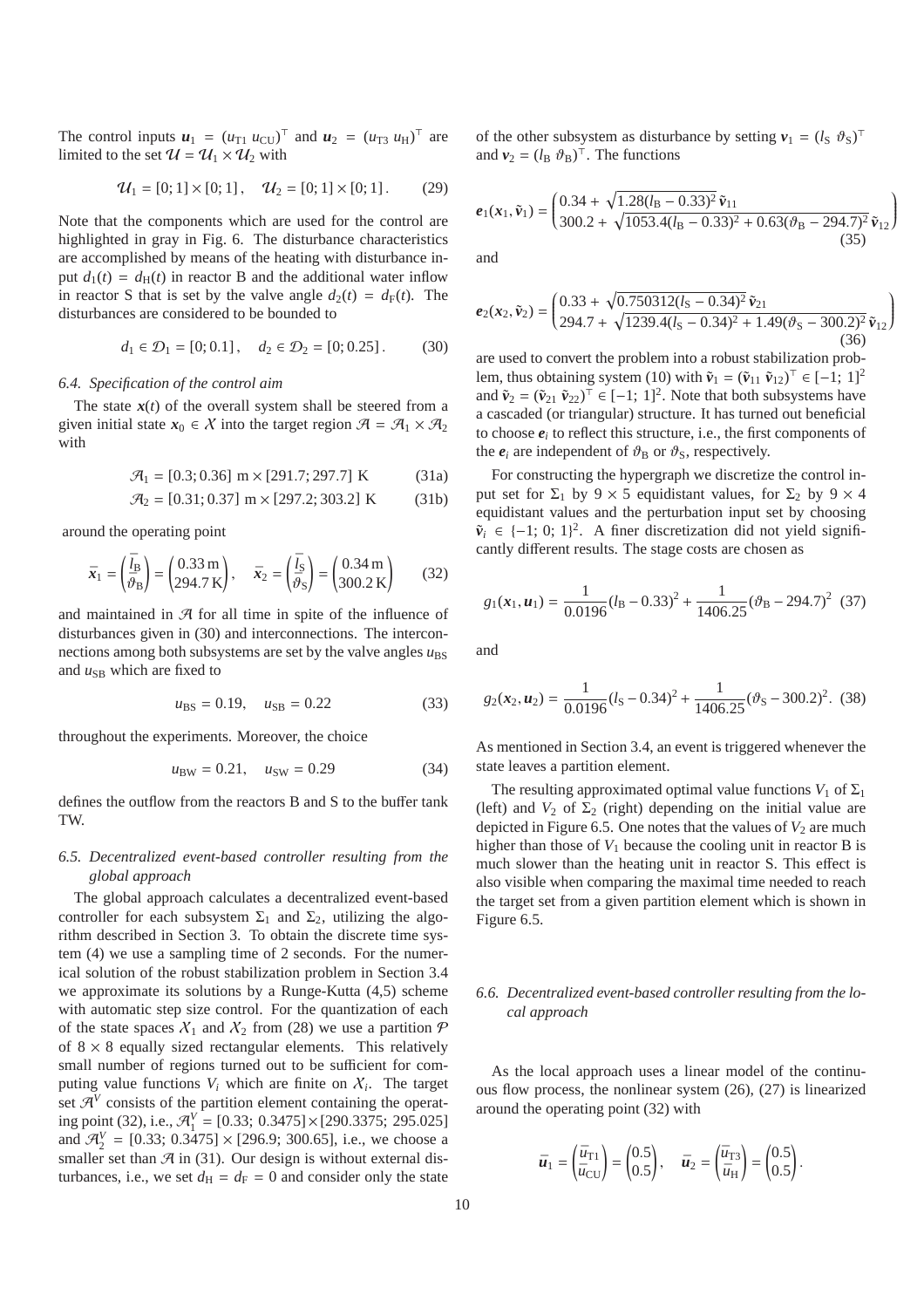

Figure 7: Value functions for  $\Sigma_1$  (left) and  $\Sigma_2$  (right) over state-space



Figure 8: Maximal time in seconds to reach the target set for  $\Sigma_1$  (left) and  $\Sigma_2$  (right) over state-space

and the valve angles (33), (34). These settings yield the linearized model of the form  $(12)$ ,  $(13)$  for  $i = 1, 2$  with

$$
A_1 = 10^{-3} \begin{pmatrix} -5.74 & 0 \\ -34.5 & -8.58 \end{pmatrix}, \quad A_2 = 10^{-3} \begin{pmatrix} -5.00 & 0 \\ 39.2 & -5.58 \end{pmatrix}
$$
  
\n
$$
B_1 = 10^{-3} \begin{pmatrix} 2.30 & 0 \\ 0 & -38.9 \end{pmatrix}, \quad B_2 = 10^{-3} \begin{pmatrix} 2.59 & 0 \\ 0 & 35.0 \end{pmatrix}
$$
  
\n
$$
E_1 = 10^{-3} \begin{pmatrix} 0 \\ 169 \end{pmatrix}, \quad E_2 = 10^{-3} \begin{pmatrix} 1.16 \\ -20.7 \end{pmatrix}
$$
  
\n
$$
E_{s1} = 10^{-3} \begin{pmatrix} 2.42 & 0 \\ 43.9 & 5.44 \end{pmatrix}, \quad E_{s2} = 10^{-3} \begin{pmatrix} 2.85 & 0 \\ -46.5 & 5.58 \end{pmatrix}
$$
  
\n
$$
C_{z1} = \begin{pmatrix} 1 & 0 \\ 0 & 1 \end{pmatrix}, \quad C_{z2} = \begin{pmatrix} 1 & 0 \\ 0 & 1 \end{pmatrix}
$$

and the interconnections

$$
L_{12} = \begin{pmatrix} 1 & 0 \\ 0 & 1 \end{pmatrix}, \quad L_{21} = \begin{pmatrix} 1 & 0 \\ 0 & 1 \end{pmatrix}.
$$

The control input generators  $C_1$  and  $C_2$  determine the control inputs according to the model (15) using the feedback gains

$$
\mathbf{K}_1 = \begin{pmatrix} 10.5 & 0 \\ 0.90 & -0.05 \end{pmatrix}, \quad \mathbf{K}_2 = \begin{pmatrix} 11.5 & 0 \\ 1.10 & 0.40 \end{pmatrix}.
$$
 (39)

These state-feedback gains guarantee the stability of the isolated event-based control loops. In order to prove the stability of the interconnected control loops, the stability test (18) is applied which yields

$$
\lambda_{\rm P}\bigg(\int_0^\infty \bar{G}_{\rm xs}(t)\bar{L}\bar{C}_z{\rm d}t\bigg)=0.38<1.
$$

This result implies the boundedness of the state *x*(*t*) of the overall event-based control system. According to Theorem 4 the set  $B$  in which the state  $x(t)$  is maintained by the local approach can be set by the event threshold vectors of the event generators  $E_1$  and  $E_2$  which are chosen to

$$
\bar{e}_1 = \begin{pmatrix} 0.02 \\ 0.4 \end{pmatrix}, \quad \bar{e}_2 = \begin{pmatrix} 0.02 \\ 0.4 \end{pmatrix}.
$$
 (40)

Hence,  $E_1$  and  $E_2$  trigger an event if either the level or the temperature deviates by 2 cm or 0.4 K, respectively, from the corresponding model state. According to Eqs. (23)–(25), the choice (40) yields the ultimate bound

$$
\mathbf{b} = (0.018 \ 2.56 \ 0.027 \ 1.36)^{\top}.
$$

Consequently, the local approach ensures that the state  $x =$  $(l_B \theta_B l_S \theta_S)^{\top}$  is kept within the bounds

$$
l_{\mathcal{B}}(t) \in [0.312; 0.348], \quad \vartheta_{\mathcal{B}}(t) \in [292.1; 297.3] \tag{41a}
$$

$$
l_S(t) \in [0.313; 0.367], \quad \vartheta_S(t) \in [298.8; 301.6]
$$
 (41b)

for all  $t \geq T(x_0)$  where the time  $T(x_0)$  is determined by the global approach. A comparison of the bounds (41) with the desired target set (31) implies that the decentralized event-based controllers with state-feedback gains (39) and the event thresholds (40) satisfy the control aim.

#### *6.7. Implementation of the event-based controllers*

The event-based controller design methods proposed in Secs. 3 and 4 do not take any technical requirements or restrictions into account. Hence, some of the assumptions that have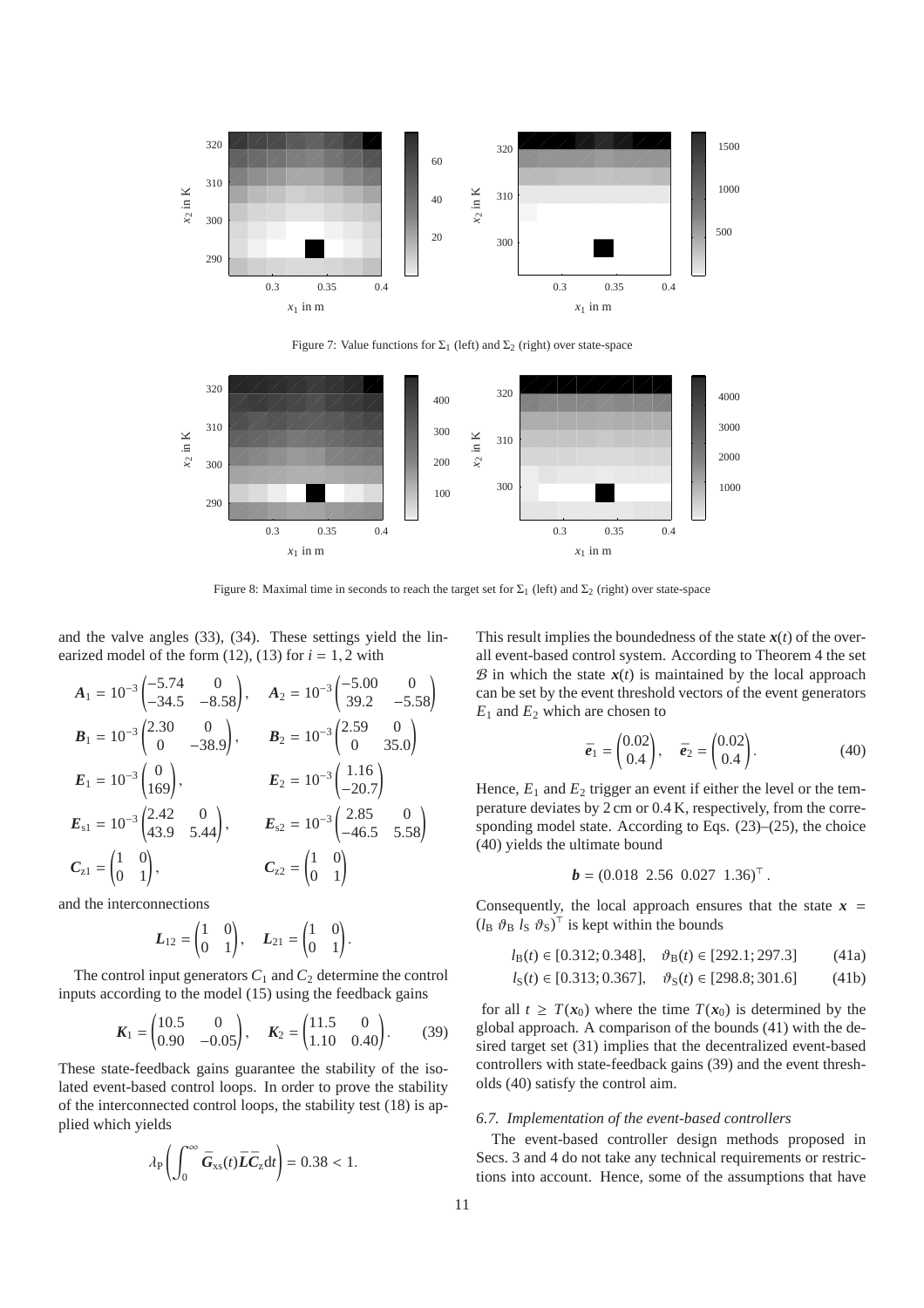been made for developing the design methods are not satisfied by the technical plant at which the considered continuous flow process is realized. The following summarizes the differences between the theoretical foundations and the actual implementations of the event-based controllers.

**State measurement.** Both the local and the global approach assume the state  $x_i(t)$  or the quantized version  $[x_i(t)]$ , respectively, to be continuously measurable for evaluating the respective control laws, while at the technical plant the state  $x_i(t)$  is sampled with the sampling time  $T_s = 0.2$  s. This sampling time is by a factor of more than 150 smaller than the time constants of the process and, thus, the error that is introduced by the sampling is assumed to be negligible. A more detailed analysis of event-based control with discrete-time sampling is given in Grüne et al. (2010).

For the practical realization of the event generators  $E_1$  and  $E_2$  in the local approach, the event condition (16) is substituted by the condition

$$
|\mathbf{x}_{\Delta i}(t)| \ge \bar{e}_i \tag{42}
$$

for  $i = 1, 2$ , since the event generators generally only detect the exceeding of the event condition due to the periodic sampling. The event condition of the global approach remains unchanged in the implementation on digital hardware. The global approach uses quantized state information  $[x_i(t)]$ . In the experimental setup the quantization of the state information is performed in the control algorithm.

**Model uncertainties.** The nonlinear plant model (1), which is the common basis for both presented approaches, includes uncertainties and, hence, only approximately describes the behavior of the real plant. These model uncertainties are assumed to be negligible.

In the global and the local approach a discretized or a linearized model, respectively, of the nonlinear plant model (1) is used for the controller design. It is a standing assumption that both the discrete-time model (4) as well as the linear model (12), (13) represent the behavior of the plant (1) with sufficient precision in the considered domain of the state space. This assumption will be verified by means of the experiment.

### **7. Experimental evaluation**

#### *7.1. Description of the experiment*

This section presents the results of an experiment where the state  $x(t)$  of the system (26), (27) is driven from the initial state

$$
x_1(0) = \begin{pmatrix} l_{\text{B}}(0) \\ \vartheta_{\text{B}}(0) \end{pmatrix} = \begin{pmatrix} 0.40 \\ 317.2 \end{pmatrix}, \quad x_2(0) = \begin{pmatrix} l_{\text{S}}(0) \\ \vartheta_{\text{S}}(0) \end{pmatrix} = \begin{pmatrix} 0.40 \\ 293.4 \end{pmatrix}
$$

to the target set  $\mathcal A$  as defined in (31) and maintained there. For the transition of the state  $x(t)$  to the set  $\mathcal A$  the system is considered to be undisturbed, whereas the disturbances  $d(t)$  are temporarily active while the state  $x(t)$  is to be kept within  $\mathcal{A}$ . The disturbance characteristics are set to

$$
d_{\text{H}}(t) = 0.1, \quad \text{for } 800 \le t \le 1200,
$$
  

$$
d_{\text{F}}(t) = 0.25, \quad \text{for } 1550 \le t \le 1800.
$$

In the remaining time intervals no disturbance is active.

### *7.2. Experimental results*

The behavior of the continuous flow process with decentralized event-based control is illustrated in Figs. 9–12. Figure 9 gives an overview over the transition of the subsystem states  $x_1(t)$  and  $x_2(t)$  into the respective target regions. Once, the states enter the target regions, they are kept within these sets which shows that the control aim is fulfilled. Note that this aim is achieved despite model uncertainties which occur, since the model (26), (27) does not precisely describe the behavior of the plant. Hence, this investigation shows that both proposed decentralized event-based control approaches are robust with respect to model uncertainties.

The transition of the state into the target region  $\mathcal A$  by the global approach is shown in Fig. 10. In reactor B the target region  $\mathcal{A}_1$  is reached within  $T_1 = 398$  s, while in reactor S the state  $x_2(t)$  enters  $\mathcal{A}_2$  already after  $T_2 = 103$  s. The state  $x_2(t)$  is steered by four times faster to the target region  $\mathcal{A}_2$  compared to the transition of  $x_1(t)$  to  $\mathcal{A}_1$ , which is due to the fact that  $x_2(0)$ is much closer to  $\mathcal{A}_2$  as  $x_1(0)$  is to  $\mathcal{A}_1$ . This is also reflected in the number of events triggered in both subsystems: In the reactor S only 5 events are triggered before the local approach is activated, whereas in reactor B, 48 events are generated before the target set  $\mathcal{A}_1$  is reached.

Figure 11 shows the disturbance rejection behavior of the continuous flow process with the local event-based control approach. The time intervals in which the disturbances  $d_H(t)$ and  $d_F(t)$  are active are highlighted in gray. The experiments show that in event-based control the feedback communication is adapted to the current system behavior. In the time interval [103, 398] s the state  $x_2(t)$  is in the target set  $\mathcal{A}_2$ , whereas  $x_1(t)$  is still outside of  $\mathcal{A}_1$ , which means that reactor S is considerably affected by reactor B via the interconnections. In this time interval, 9 events are generated in reactor S within less than 300 s, while in [398, 1550] s, where the coupling effect is



Figure 9: Trajectories of the state  $x_1(t)$  and  $x_2(t)$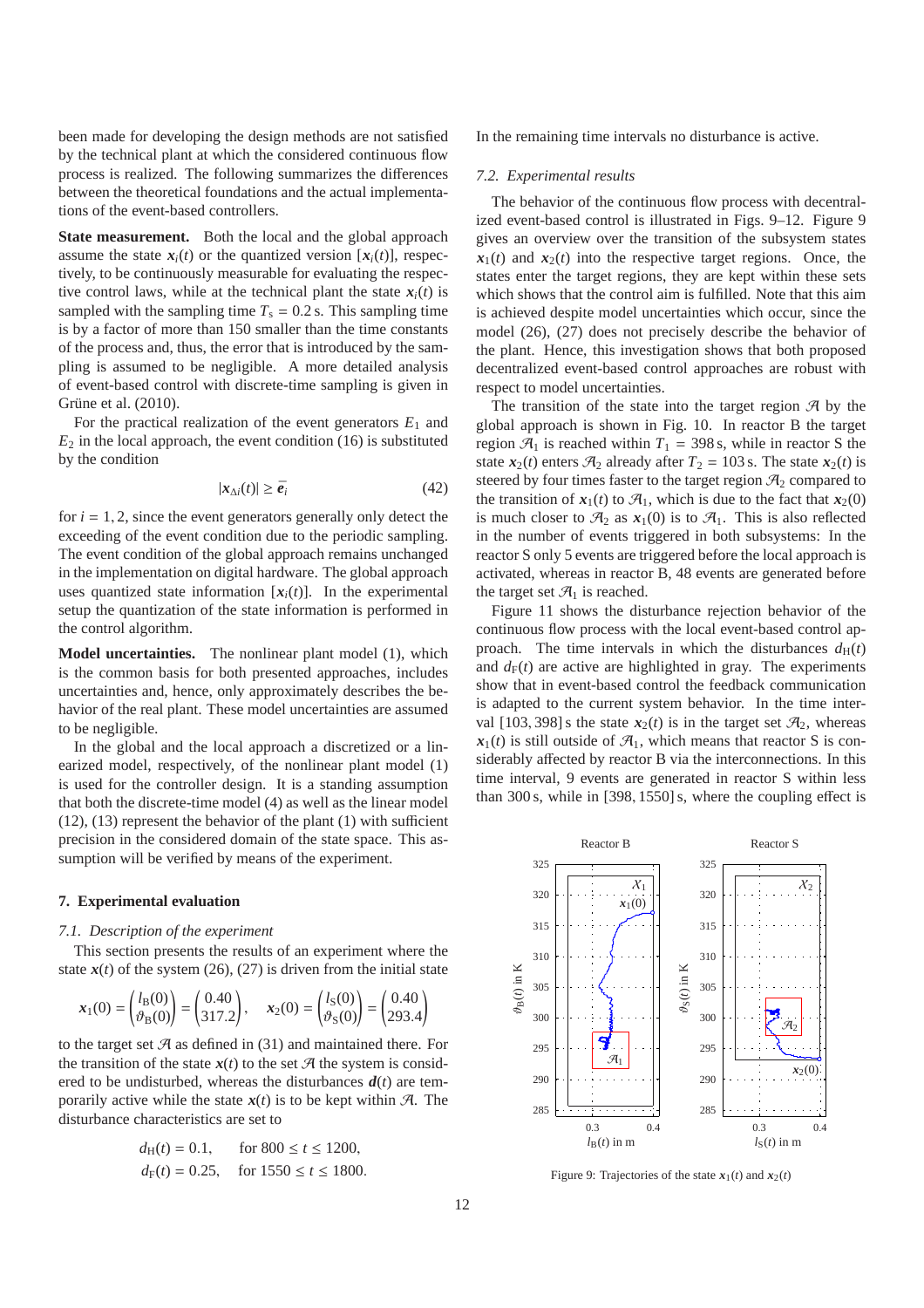

Figure 10: Behavior of the global approach. In the upper two rows the trajectories of the levels  $l_B(t)$ ,  $l_S(t)$  and of the temperatures  $\vartheta_B(t)$ ,  $\vartheta_S(t)$  are shown for reactor B and S on the left-hand side or right-hand side, respectively. The next two rows depict the respective control inputs and the event time instant are marked by stems in the bottom figures.



Figure 11: Disturbance rejection behavior of the local approach. The behavior of reactor B and reactor S is depicted in the plots on the left-hand side or right-hand side, respectively. The first row shows the disturbances and the estimated values. The trajectories of the level and temperature are given in the second and third row (solid line: plant state, dashed line: model state). The control inputs are illustrated in the next two rows and the event time instants are represented by stems in the bottom figure.

small and the disturbance  $d_F$  is not active, only 7 events are triggered in more than 1150 s. In order to attenuate the disturbance  $d_F(t)$  that affects reactor S in the gray highlighted interval, the feedback communication is induced more often, i. e. 10 events are generated. In total, only 13 events per 1602 s are triggered in reactor B and 26 events per 1897 s are triggered in reactor S. Compared to a sampled-data control with a sampling period  $T_s = 10$  s (which is a typical choice for the considered contin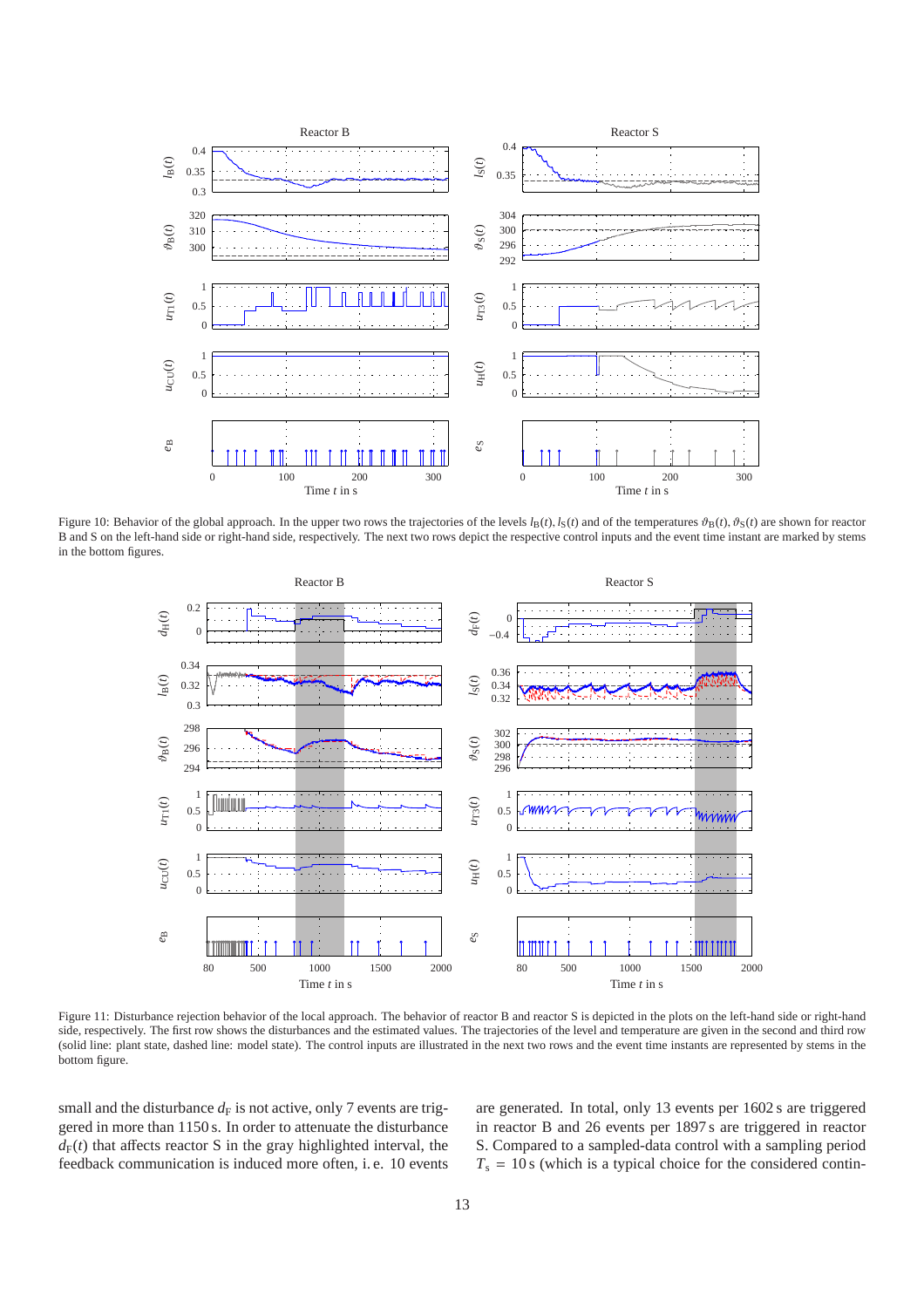uous flow process), the feedback communication effort is considerably reduced by the event-based control.

Figure 12 provides a verification of the bounds (41) determined according to the analysis method in Theorem 4. It is shown that in both subsystems, the levels  $l_B(t)$  and  $l_S(t)$  exceed the calculated bounds, nevertheless, the maximum deviation between the levels and the respective bounds is less than 0.5 cm. From this investigation it can be concluded that the analysis method in Theorem 4 yields tight bounds for the considered class of systems, however, these bounds might not hold in the presence of model uncertainties.

### **8. Conclusion**

This paper has presented a new method for the decentralized event-based control of physically interconnected systems and its practical application to a continuous flow process. The proposed control method is based on two approaches, referred to as global and local approach, that differ with respect to their control task. The global event-based control approach uses a nonlinear model of the plant and quantized state information in order to drive the state of each system into a target region. The state is kept within this target set in spite of exogenous disturbances and interconnections to other systems by the local event-based control approach. In this way, both approaches jointly achieve ultimate boundedness of the closed-loop system. The theoretical results have been evaluated on the basis of experimental results, obtained by the application of the control method to a continuous flow process. These results have mainly shown two facts: First, the decentralized event-based control method is robust with respect to model uncertainties and, second, the control aim is accomplished with considerably less feedback communication effort compared to the communication in sampled-data control.



Figure 12: Verification of the ultimate boundedness analysis

#### **Acknowledgements**

This work is supported by the German Research Foundation (DFG) within the priority program "Control Theory of Digitally Networked Dynamical Systems", grant numbers LU 462/26- 2 and GR 1569/11-2 and by the European Union under the 7th Framework Programme FP7–PEOPLE–2010–ITN, Grant agreement nr. 264735–SADCO.

### **References**

- Arzén, K. (1999). A simple event-based PID controller. In *Proc. 14th IFAC World Congress* (pp. 423–428).
- Åström, K. J., & Bernhardsson, B. (1999). Comparison of periodic and eventbased sampling for first-order stochastic systems. In *Proc. 14th IFAC World Congress* (pp. 301–306).
- Dashkovskiy, S. N., Rüffer, B. S., & Wirth, F. R. (2010). Small gain theorems for large scale systems and construction of ISS Lyapunov functions. *SIAM J. Control Optim.*, *48*, 4089–4118.
- De Persis, C., Sailer, R., & Wirth, F. (2011). On a small-gain approach to distributed event-triggered control. In *Proc. 14th IFAC World Congress* (pp. 2401–2406).
- Donkers, M. C. F., & Heemels, W. P. M. H. (2012). Output-based eventtriggered control with guaranteed L∞-gain and improved decentralised event-triggering. *IEEE Transactions on Automatic Control*, *57*, 1362–1376.
- Garcia, E., & Antsaklis, P. J. (2011). Model-based event-triggered control with time-varying network delays. In *Proc. Joint IEEE Conference on Decision and Control and European Control Conference* (pp. 1650–1655).
- Garcia, E., & Antsaklis, P. J. (2012). Decentralized model-based eventtriggered control of networked systems. In *Proc. American Control Conference* (pp. 6485–6490).
- Gawthrop, P. J., & Wang, L. B. (2009). Event-driven intermittent control. *International Journal of Control*, *82*, 2235–2248.
- Grüne, L., Jerg, S., Junge, O., Lehmann, D., Lunze, J., Müller, F., & Post, M. (2010). Two complementary approaches to event-based control. *Automatisierungstechnik*, *58*, 173–182.
- Grüne, L., & Junge, O. (2007). Approximately optimal nonlinear stabilization with preservation of the Lyapunov function property. In *Proc. IEEE Conference on Decision and Control* (pp. 702–707).
- Grüne, L., & Junge, O. (2008). Global optimal control of perturbed systems. *J. Optim. Theory Appl.*, *236*, 411–429.
- Grüne, L., & Müller, F. (2009). An algorithm for event-based optimal feedback control. In *Proc. IEEE Conference on Decision and Control* (pp. 5311 – 5316).
- Grüne, L., & Sigurani, M. (2013). Numerical ISS controller design via a dynamic game approach. In *Proc. IEEE Conference on Decision and Control* (pp. 1732 – 1737).
- Grüne, L., & Sigurani, M. (2014). A Lyapunov based nonlinear small-gain theorem for discontinuous discrete-time large-scale systems. In *Proc. 21st International Symposium on Mathematical Theory of Networks and Systems*  $(pp. 1031 - 1037)$ .
- Heemels, W. P. M. H., Gorter, R. J. A., van den Bosch, P. P. J., Weiland, S., Hendrix, W. H. A., & Vonder, M. R. (1999). Asynchronous measurement and control: A case study on motor synchronization. *Control Engineering Practice*, *7*, 1467–1482.
- Heemels, W. P. M. H., Johansson, K. H., & Tabuada, P. (2012). An introduction to event-triggered and self-triggered control. In *Proc. IEEE Conference on Decision and Control* (pp. 3270–3285).
- Hendricks, E., Jensen, M., Chevalier, A., & Vesterholm, T. (1994). Problems in event based engine control. In *Proc. American Control Conference* (pp. 1585–1587).
- Henningsson, T., & Cervin, A. (2009). Comparison of lti and event-based control for a moving cart with quantized position measurement. In *Proc. European Control Conference* (pp. 3791–3796).
- Henningsson, T., Johannesson, E., & Cervin, A. (2008). Sporadic event-based control of first-order linear stochastic systems. *Automatica*, *44*, 2890–2895.
- Jiang, Z.-P., & Wang, Y. (2001). Input-to-state stability for discrete-time nonlinear systems. *Automatica*, *37*, 857–869.